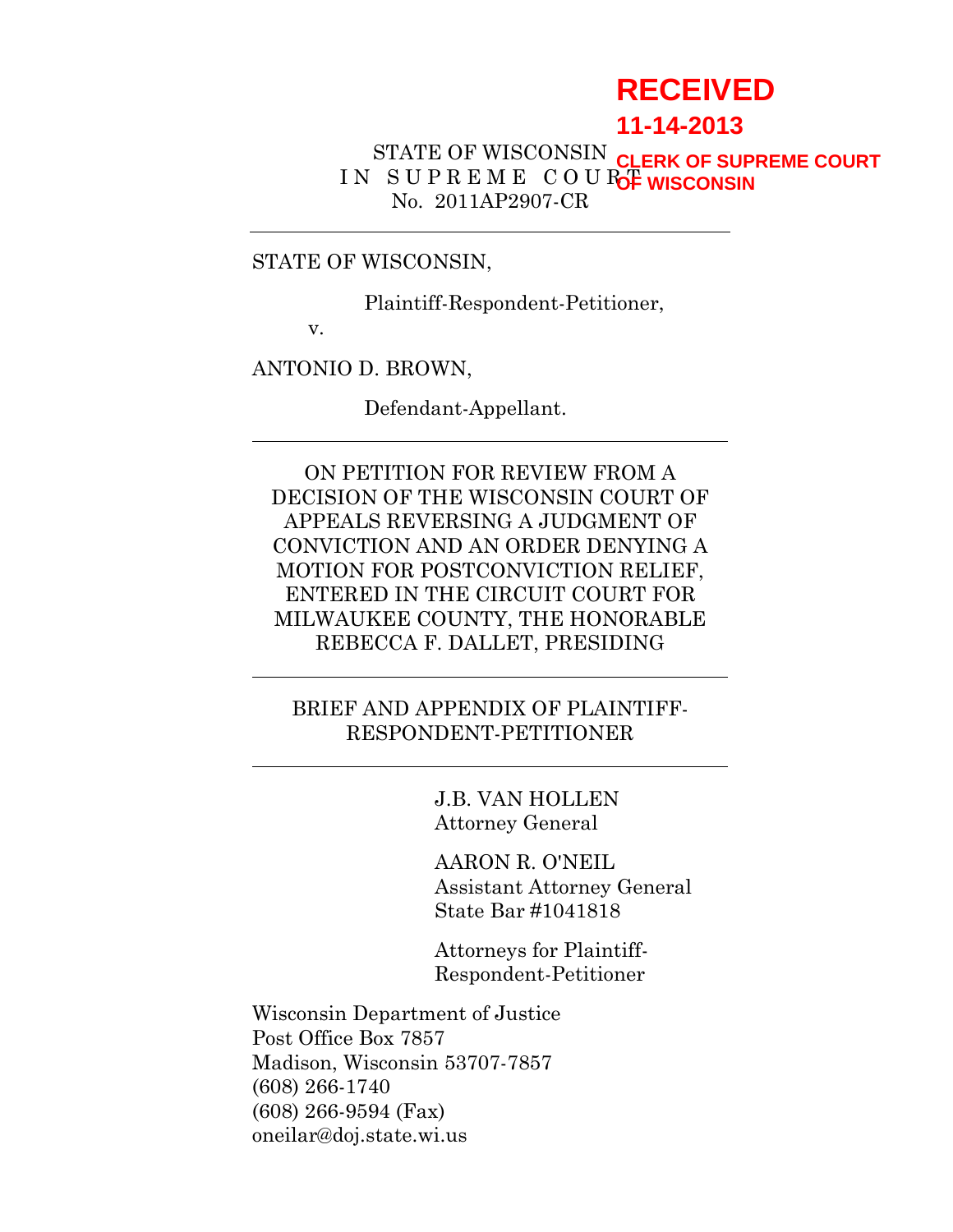# TABLE OF CONTENTS

|                      | Page                                                                                                                                                                                                                                       |
|----------------------|--------------------------------------------------------------------------------------------------------------------------------------------------------------------------------------------------------------------------------------------|
|                      |                                                                                                                                                                                                                                            |
|                      | STATEMENT ON ORAL ARGUMENT AND                                                                                                                                                                                                             |
|                      | STATEMENT OF THE CASE AND FACTS3                                                                                                                                                                                                           |
| А.                   | Testimony at the hearing<br>on Brown's suppression                                                                                                                                                                                         |
| <b>B.</b>            | The circuit court's deci-                                                                                                                                                                                                                  |
| $C_{\cdot}$          | Brown's postconviction                                                                                                                                                                                                                     |
| D.                   | The court of appeals'                                                                                                                                                                                                                      |
|                      |                                                                                                                                                                                                                                            |
|                      |                                                                                                                                                                                                                                            |
| $\mathbf{I}$ .<br>А. | THE OFFICERS PROPERLY<br>STOPPED BROWN'S CAR<br>BECAUSE WIS. STAT.<br>$§ 347.13(1)$ REQUIRES THAT<br>ALL THE BULBS IN A CAR'S<br>TAIL LAMP BE LIT TO BE IN<br>GOOD WORKING ORDER 14<br>Applicable law and stan-<br>dard of review 14<br>1. |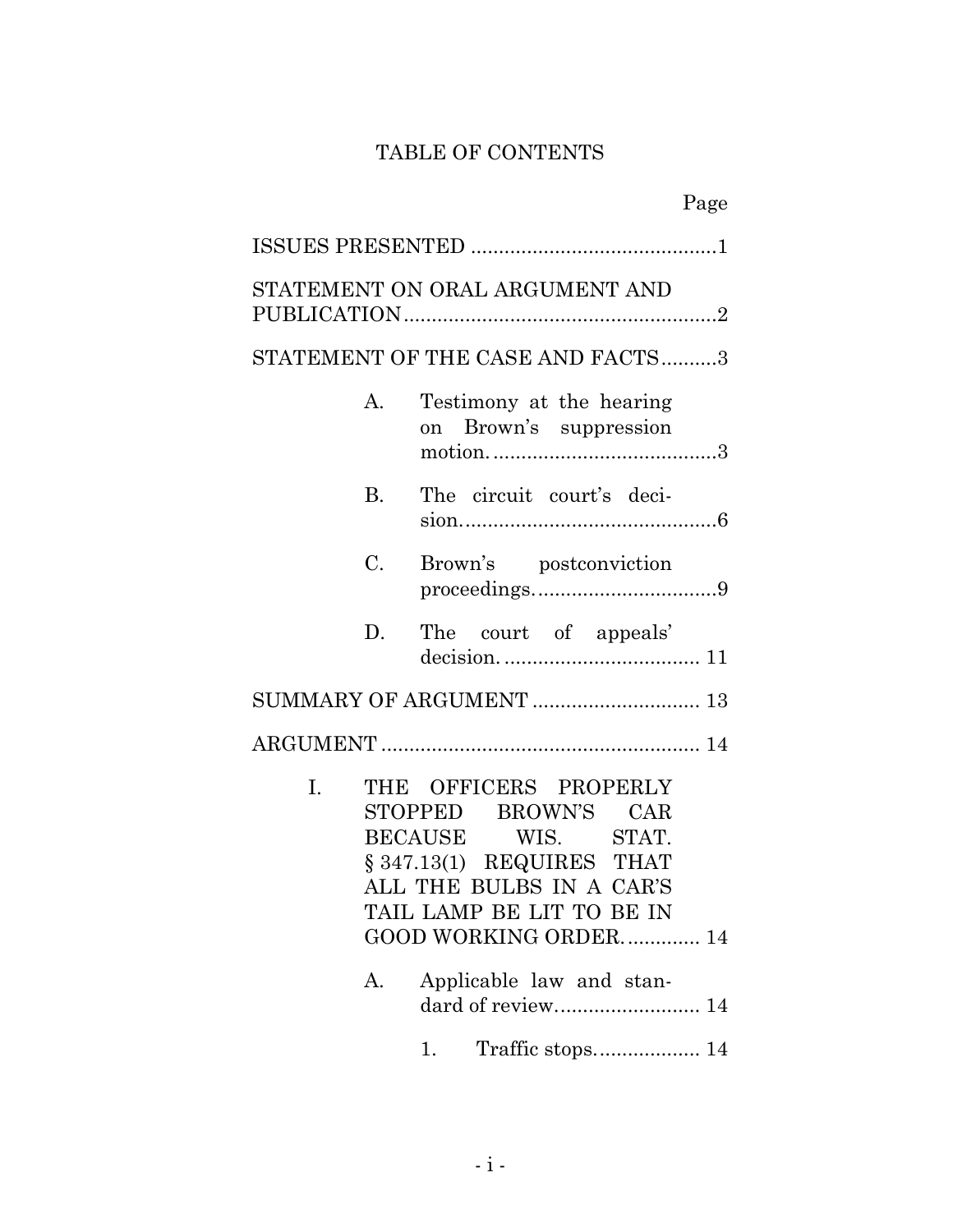|                 | 2.  | Statutory interpre-                                                                                                                |
|-----------------|-----|------------------------------------------------------------------------------------------------------------------------------------|
| <b>B.</b>       | The | court of appeals<br>improperly concluded that<br>a tail lamp with two of<br>three bulbs lit is in good<br>working order under Wis. |
|                 | 1.  | The court's interpre-<br>tation is incorrect 17                                                                                    |
|                 | 2.  | The court of appeals'<br>interpretation of<br>Wis. Stat.<br>Ş<br>347.13(1) creates a<br>confusing standard.  22                    |
|                 | 3.  | The officers had<br>probable cause to<br>stop Brown's car 23                                                                       |
| $\mathcal{C}$ . |     | Even if the officers were<br>mistaken that the bulb<br>was part of the tail lamp,<br>they still could properly                     |
|                 |     | OFFICERS HAD<br><b>REASONABLE SUSPICION TO</b><br><b>SEARCH BROWN'S CAR FOR</b>                                                    |
| A.              |     | Gant does not apply to                                                                                                             |
| В.              |     | Applicable law and<br>standard of review.  28                                                                                      |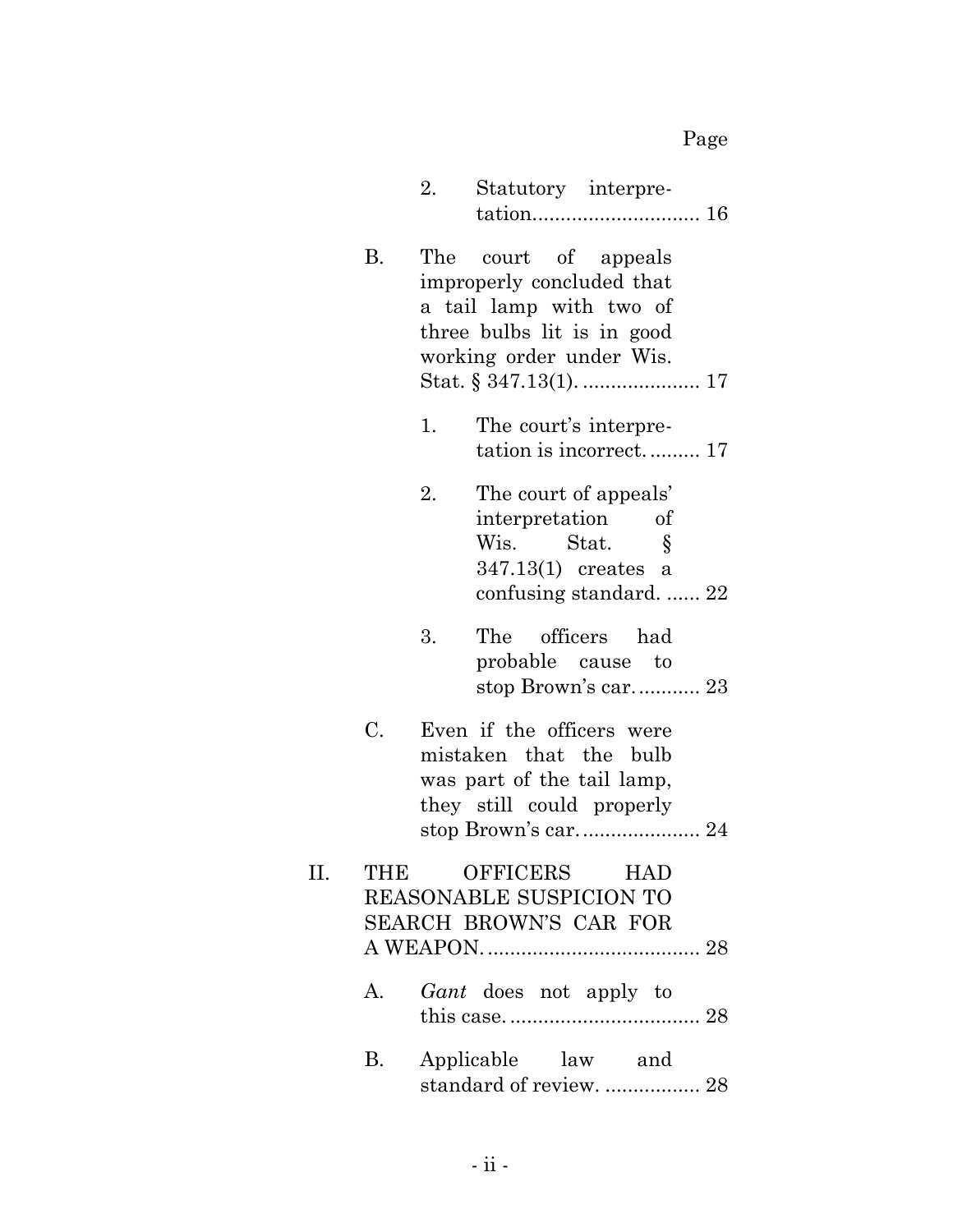# Page

# CASES CITED

| Arizona v. Gant,                       |
|----------------------------------------|
|                                        |
| County of Sheboygan v. Bubolz,         |
| Nos. 2010AP2995, 2010AP2996,           |
| 2009AP2997 (Wis. Ct. App., Dist. II,   |
|                                        |
| Illinois v. Rodriguez,                 |
|                                        |
| Michigan v. Long,                      |
| 463 U.S. 1032 (1983) 2, 14, 28, 31, 32 |
| People v. Blue,                        |
| No. A119530, 2008 WL 3890038           |
|                                        |
| People v. Bradford,                    |
| No. D051227, 2008 WL 2316490           |
|                                        |
| State v. Bailey,                       |
| 2009 WI App 140, 321 Wis. 2d 350,      |
|                                        |
| State v. Brown,                        |
| 2013 WI App 17, 346 Wis. 2d 98,        |
|                                        |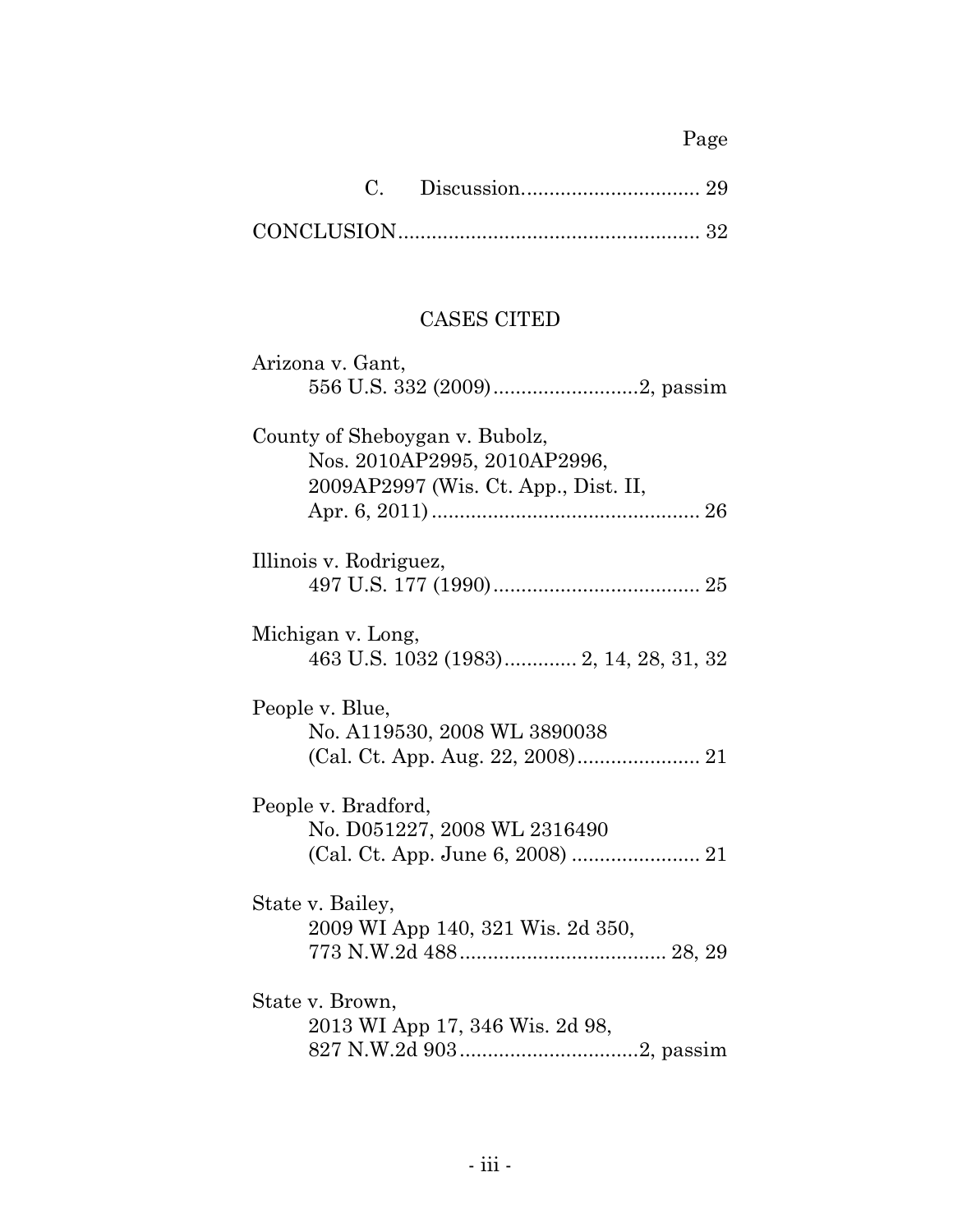State v. Gaulrapp, 207 Wis. 2d 600, 558 N.W.2d 696 (Ct. App. 1996)................. 14 State v. Hart, 89 Wis. 2d 58, 277 N.W.2d 843 (1979) ............................... 23 State v. Johnson, 2007 WI 32, 299 Wis. 2d 675, 729 N.W.2d 182............................... 28, 29, 30 State v. Kyles, 2004 WI 15, 269 Wis. 2d 1, 675 N.W.2d 449..................................... 30, 31 State v. Longcore, 226 Wis. 2d 1, 594 N.W.2d 412 (Ct. App. 1999)..... 18, 25, 26 State v. Mitchell, 167 Wis. 2d 672, 482 N.W.2d 364 (1992) ............................... 16 State v. Morgan, 197 Wis. 2d 200, 539 N.W.2d 887 (1995) ............................... 30 State v. Olson, No. 2010AP149-CR (Wis. Ct. App., Dist. IV, Aug. 5, 2010).................................... 20, 21, 23 State v. Popke, 2009 WI 37, 317 Wis. 2d 118, 765 N.W.2d 569......................... 14, 15, 16, 24

Page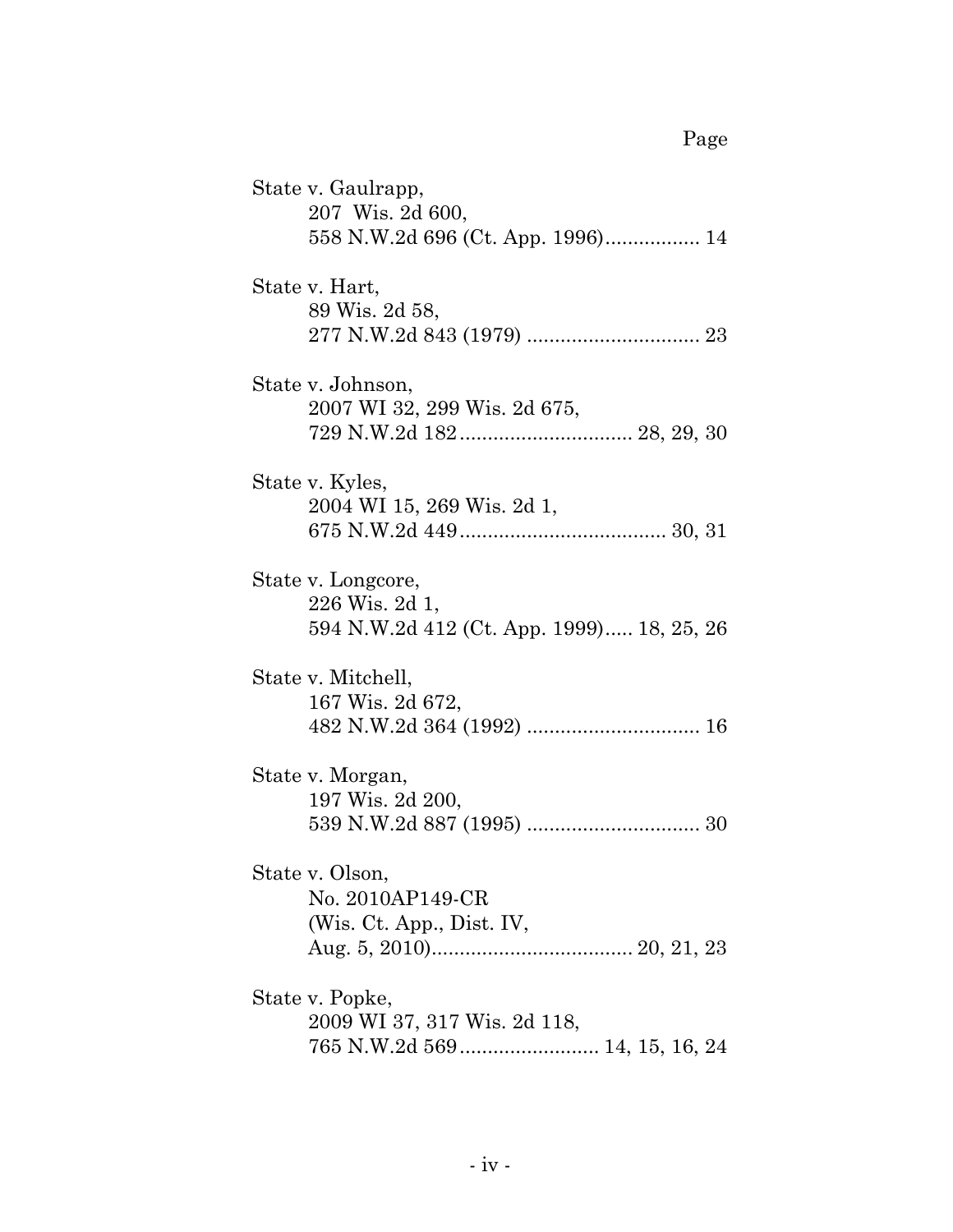| State v. Post,                                           |
|----------------------------------------------------------|
| 2007 WI 60, 301 Wis. 2d 1,                               |
| State v. Reierson,<br>No. 2010AP596-CR                   |
| (Wis. Ct. App., Dist. IV,                                |
| State v. Sample,<br>215 Wis. 2d 487,                     |
| State v. Smiter,<br>2011 WI App 15, 331 Wis. 2d 431,     |
| State v. Stephan,<br>2009 WL 815994<br>(N.J. Super. A.D. |
| State v. Williams,<br>2001 WI 21, 241 Wis. 2d 631,       |
| State v. Williams,<br>2010 WI App 39, 323 Wis. 2d 460,   |
| State v. Ziegler,<br>2012 WI 73, 342 Wis. 2d 256,        |
| Terry v. Ohio,                                           |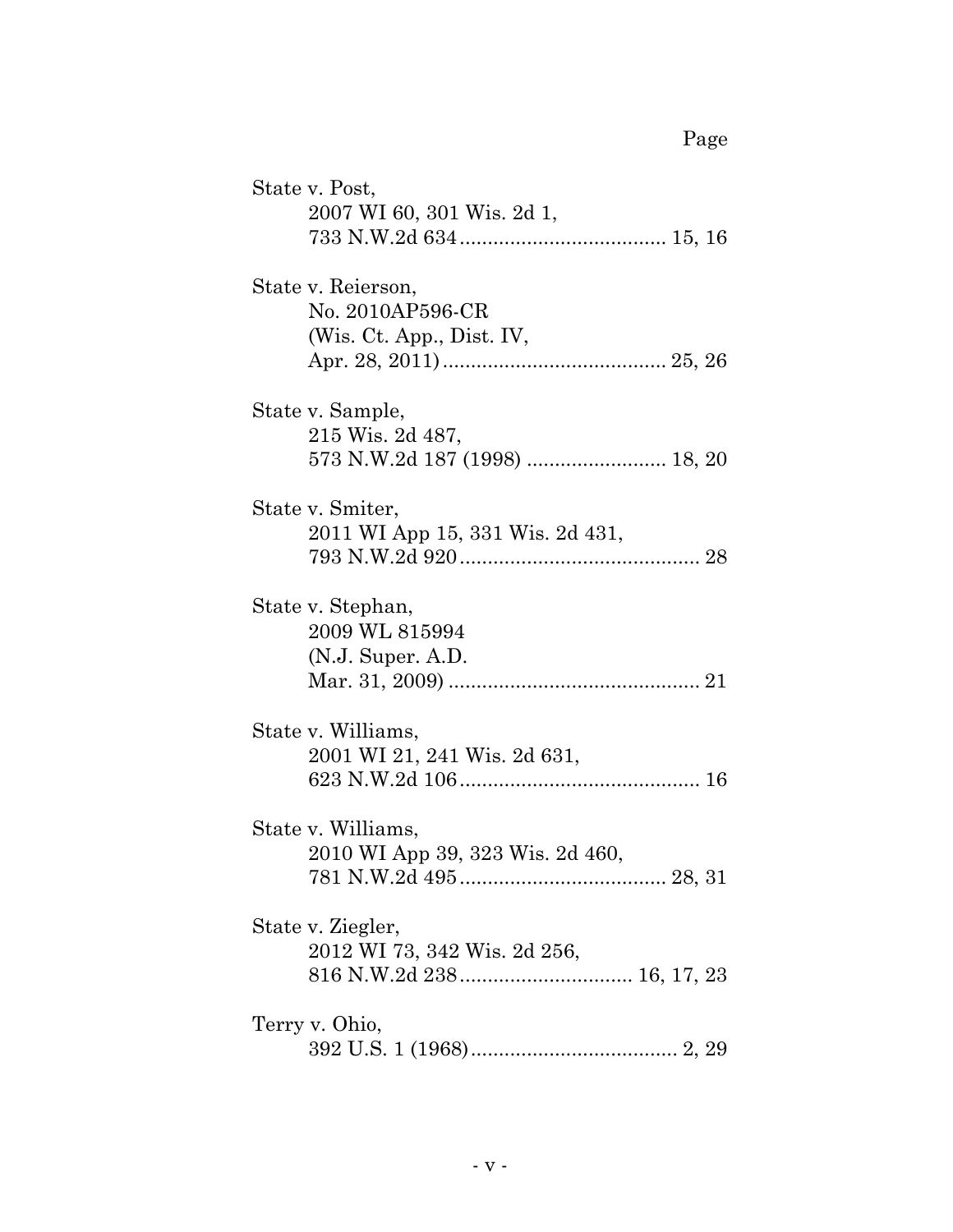| United States v. Cashman, |  |
|---------------------------|--|
|                           |  |
|                           |  |
| Whren v. United States,   |  |

| $1.222$ $0.221$ $0.2220$ $0.2000$ $0.0000$ |  |
|--------------------------------------------|--|
|                                            |  |

# STATUTES CITED

# OTHER AUTHORITIES

| Webster's Third New Int'l Dictionary |  |
|--------------------------------------|--|
|                                      |  |

Wis. Admin. Code § Trans. 305.16 (2013) ........... 19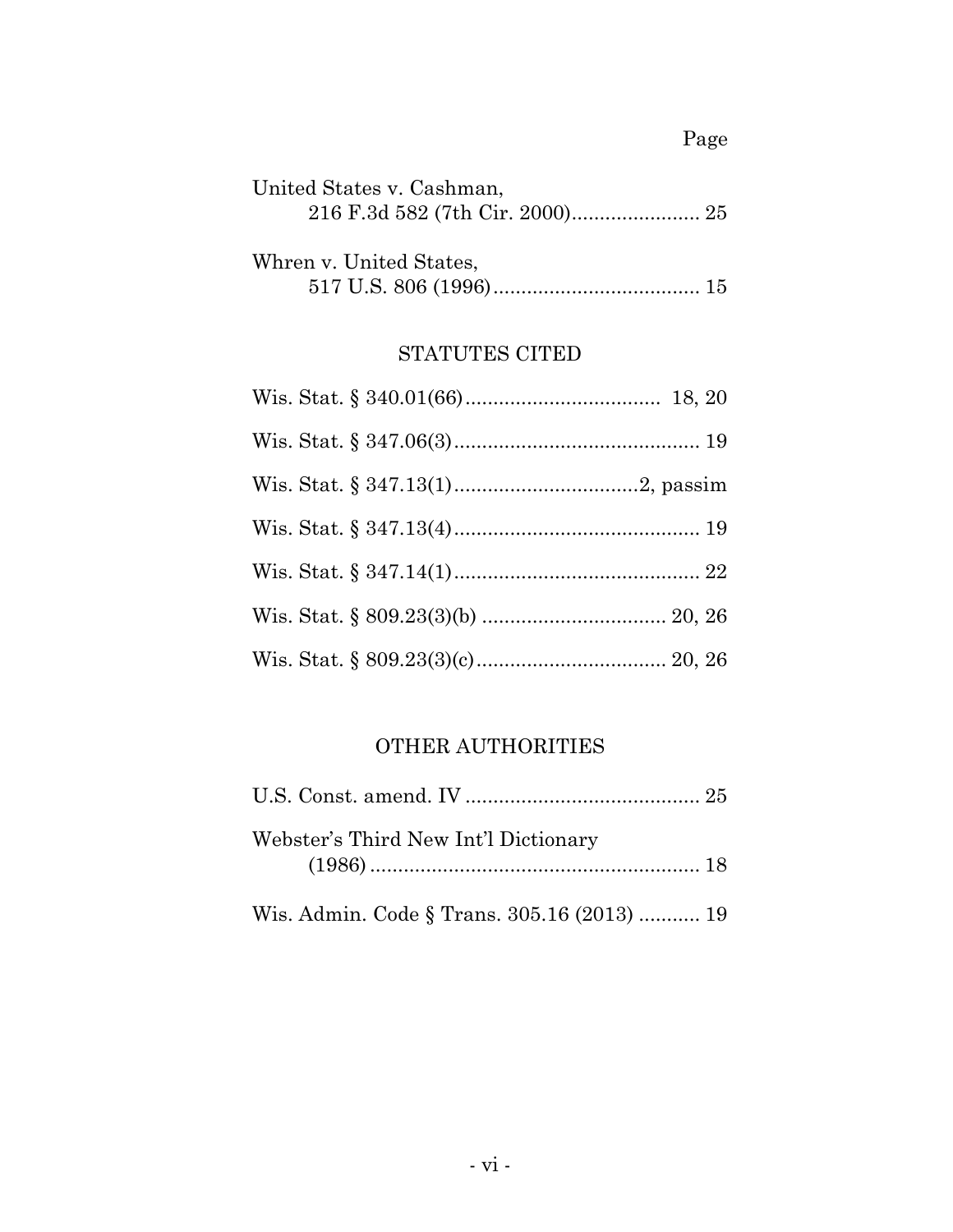#### STATE OF WISCONSIN

#### IN SUPREME COURT

No. 2011AP2907-CR

#### STATE OF WISCONSIN,

Plaintiff-Respondent-Petitioner,

v.

ANTONIO D. BROWN,

Defendant-Appellant.

ON PETITION FOR REVIEW FROM A DECISION OF THE WISCONSIN COURT OF APPEALS REVERSING A JUDGMENT OF CONVICTION AND AN ORDER DENYING A MOTION FOR POSTCONVICTION RELIEF, ENTERED IN THE CIRCUIT COURT FOR MILWAUKEE COUNTY, THE HONORABLE REBECCA F. DALLET, PRESIDING

BRIEF AND APPENDIX OF PLAINTIFF-RESPONDENT-PETITIONER

#### **ISSUES PRESENTED**

1) Did police officers have probable cause or reasonable suspicion to stop Defendant-Appellant Antonio D. Brown's car based on their observation that one of three bulbs in the car's driver's side tail lamp was not functioning?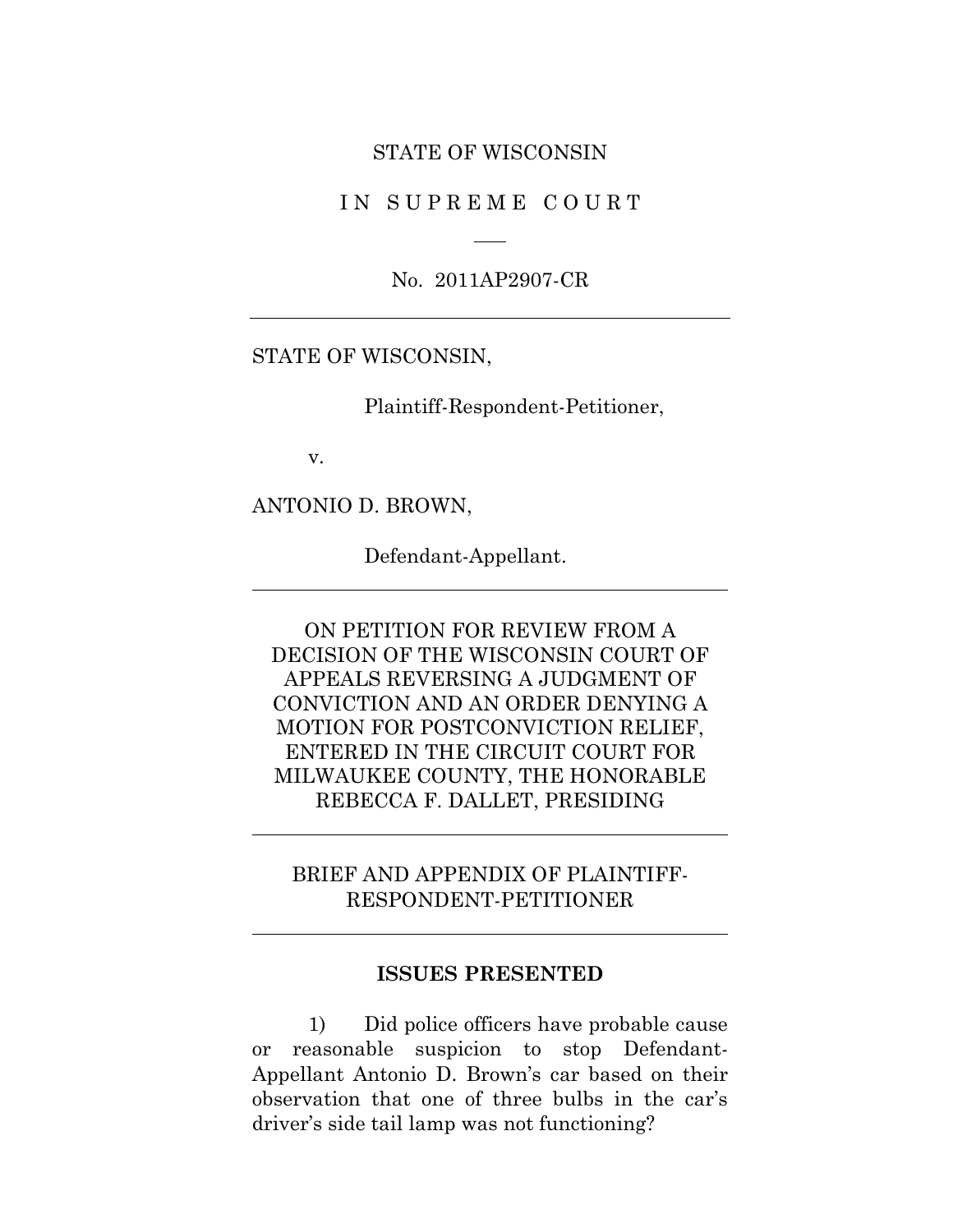The circuit court held the stop was proper. The court of appeals reversed, concluding that a tail lamp with two of three bulbs functioning was "in good working order" under Wis. Stat. § 347.13(1). *State v. Brown*, No. 2011AP2907-CR, decision (Ct. App., Dist. I, Jan. 15, 2013) (Pet-Ap. 101-11); s*ee State v. Brown*, 2013 WI App 17, ¶¶ 19-20, 346 Wis. 2d 98, 827 N.W.2d 903.

2) Did police officers have reasonable suspicion to perform the protective search of Brown's car in which they found a gun?

The circuit court determined the search was proper. Brown did not challenge the search in the court of appeals. In its order granting review in this case, this court asked the parties to address "whether *Arizona v. Gant*, 556 U.S. 332 (2009) applies to the fact situation in this case and, if so, how[.]" *State v. Brown*, No. 2011AP2907-CR, order (Wis. Sup. Ct., Oct. 15, 2013).

*Arizona v. Gant*, 556 U.S. 332 (2009), does not apply to this case because the search of Brown's car was not incident to arrest. Instead, the validity of the search is governed by the principles of *Terry v. Ohio*, 392 U.S. 1 (1968), and *Michigan v. Long*, 463 U.S. 1032 (1983), governing protective searches of vehicles for weapons.

## **STATEMENT ON ORAL ARGUMENT AND PUBLICATION**

As in most cases accepted for review by the Wisconsin Supreme Court, both oral argument and publication appear warranted.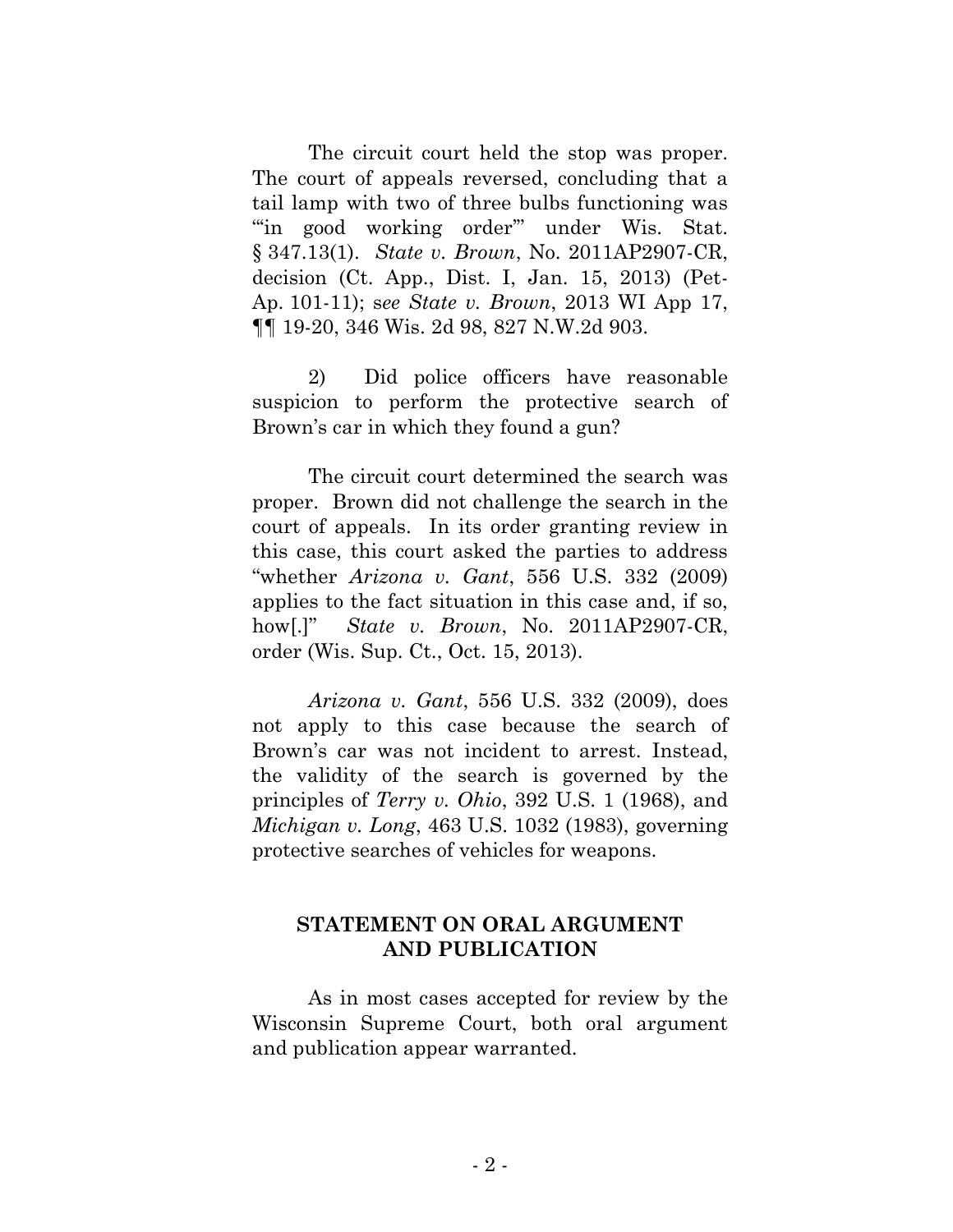#### **STATEMENT OF THE CASE AND FACTS**

Brown was convicted on his guilty plea to one count of possession of a firearm by a felon (30; Pet-Ap. 112). The conviction arose from City of Milwaukee Police Officers Michael Wawrzonek and William Feely stopping and searching Brown's car in July 2010, and discovering a gun under the front passenger seat (2:1; 40:13-14 (using complaint as factual basis for Brown's plea)). Brown was in the back seat when the car was stopped (2:1). Willie Lipsey was driving the car, and a female acquaintance of Brown's was in the front passenger seat (39:6; Pet-Ap. 162).

# A. Testimony at the hearing on Brown's suppression motion.

Brown moved to suppress the gun on the grounds that police did not have reasonable suspicion or probable cause to stop the car, and that the search violated *Gant* (9).

At the hearing on Brown's motion, Wawrzonek testified that on July 3, 2010, he and Feely were on routine patrol in an area where he had been involved with drug and firearm investigations in the past, describing it as a "hot bed" of violent crime, including shootings and a "high density of armed robberies" (38:4, 6-7; Pet-Ap. 121, 123-24). He said around 9:30 p.m., they observed a 1977 Buick Electra with a "defective tail light," specifically, that one of the three red panels on the car's driver's side tail lamp was out (38:5-6, 10; Pet-Ap. 122-23, 127). He and Feely stopped the vehicle based on the defective lamp, though the car was pulling to the side of the street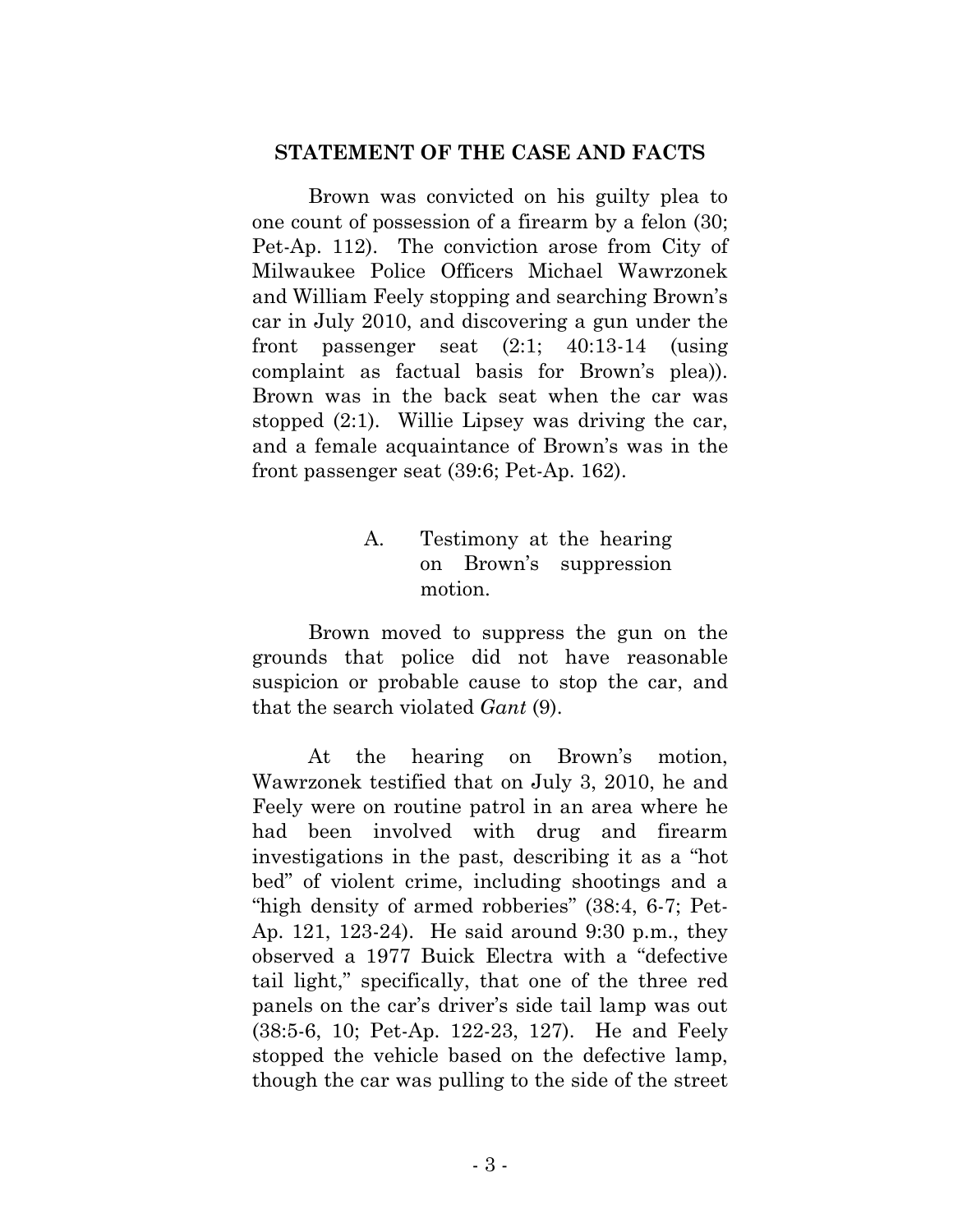and parking as they did so (38:5, 10-11; Pet-Ap. 122, 127-28).

Wawrzonek said there were three people in the car, and Brown was seated alone in the back seat (38:7; Pet-Ap. 124). As they approached, Wawrzonek saw "a lot of movement" from Brown, in particular, that he was bending forward and to his right (38:8; Pet-Ap. 125). He and Feely yelled for the occupants to show their hands, and while the persons in the front seat complied, Brown did not (38:8; Pet-Ap. 125). Instead, Wawrzonek testified, Brown continued to lean forward (38:8; Pet-Ap. 125). As he and Feely approached the car, Feely was able to illuminate the car's interior with a flashlight, and told Wawrzonek that Brown was kicking something underneath the seat (38:9; Pet-Ap. 126). They removed the occupants from the car and Feely searched it, finding the gun (38:9, 20; Pet-Ap. 126, 137).

Feely testified that he and Wawrzonek were on patrol on the night of July 3, 2010, in an area where there had been numerous armed robberies and complaints of drug dealing, when they stopped a 1977 Buick Electra for a "[d]efective tail lamp" (38:25-26; Pet-Ap. 142-43). Feely said the "driver['s] side middle" red tail lamp was out (38:26; Pet-Ap. 143). After the stop, Feely said he illuminated the passenger compartment of the vehicle and saw Brown moving around in the back seat (38:27-28; Pet-Ap. 144-45). Feely testified that as he approached the vehicle, Brown "raised his body off the seat and was making movements and then leaned forward toward the passenger side of the floor board. Then as I moved closer he was making a kicking motion underneath the passenger seat" (38:28; Pet-Ap. 145).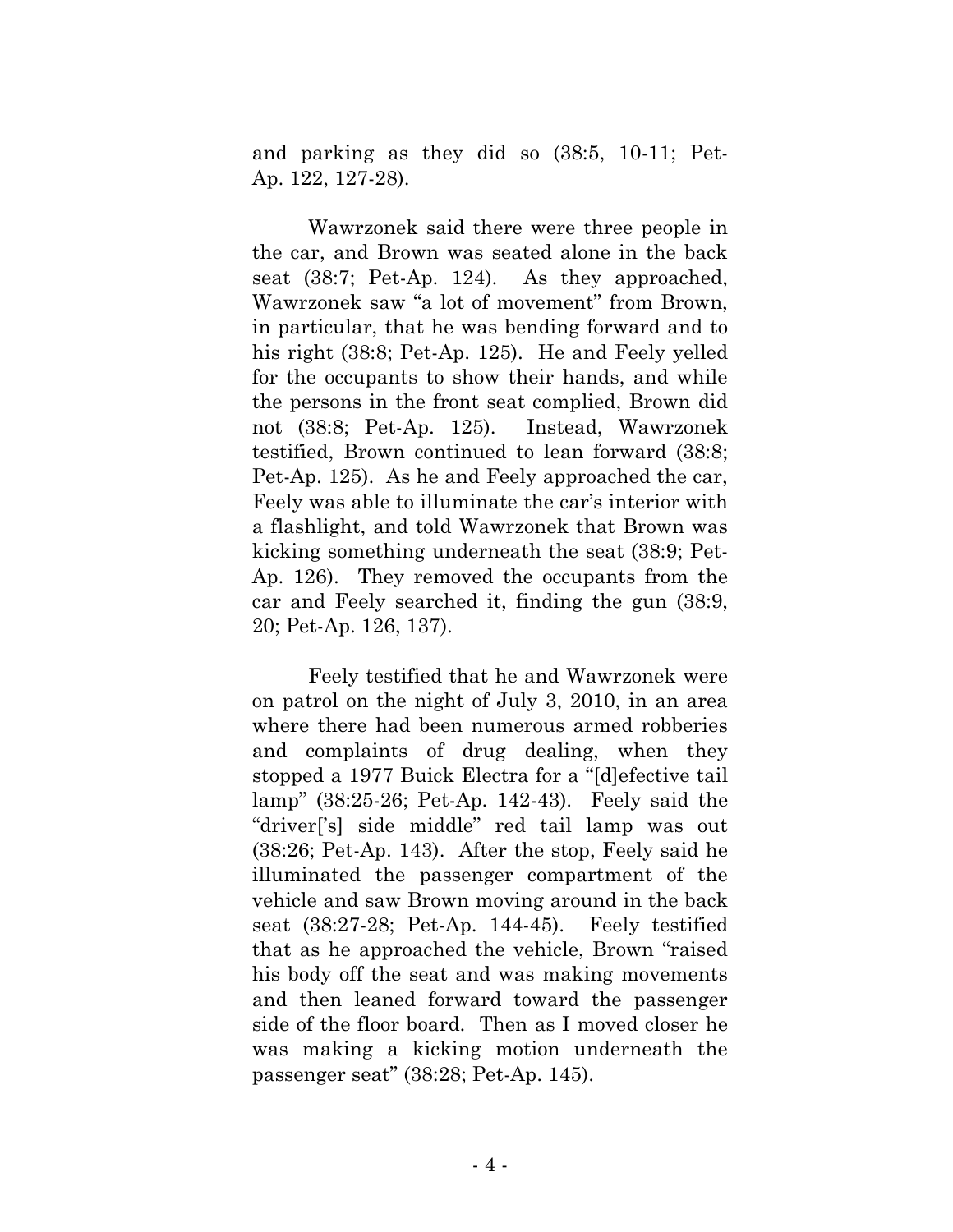Feely said that he then ordered the occupants to show their hands; the two in the front seat complied, while Brown did not (38:29; Pet-Ap. 146). Feely testified he could see in the car using the light from his flashlight, the spotlight on the squad car, and a street light (38:29-30; Pet-Ap. 146-47). He advised Wawrzonek and another officer who had arrived at the scene that Brown was kicking something underneath the seat (38:29-30; Pet-Ap. 146-47). Feely said he observed Brown kicking a "small wooden object" under the seat, but did not know what it was (38:29; Pet-Ap. 146). Feely testified that Brown eventually raised his hands, and also placed his foot under the front seat so the wooden object was not visible (38:30; Pet-Ap. 147). After the occupants were out of the car, Feely looked under the seat where Brown had kicked the object and discovered a .38 Taurus revolver (38:31; Pet-Ap. 148).

Lipsey testified at the hearing that he was driving Brown's car the night of the stop because Brown was drunk (39:6-7; Pet-Ap. 162-63). He said that before the stop, they had gone to a gas station to get gas (39:7; Pet-Ap. 163). Lipsey said that while there, he saw the tail lamp structure and it was operational (39:7; Pet-Ap. 163). He testified he knew this "because both lights, you have to pull down the license plate to get to the gas. It's in between both of the lights, so you have to pull it down to get to the gas pump" (39:7; Pet-Ap. 163). Lipsey testified he left the car running while he filled it with gas (39:17; Pet-Ap. 173).

Lipsey also identified two photographs of the car's rear lighting (39:8-9; 45, Exs. 3-4; Pet-Ap. 164-65). One shows the entire back end of the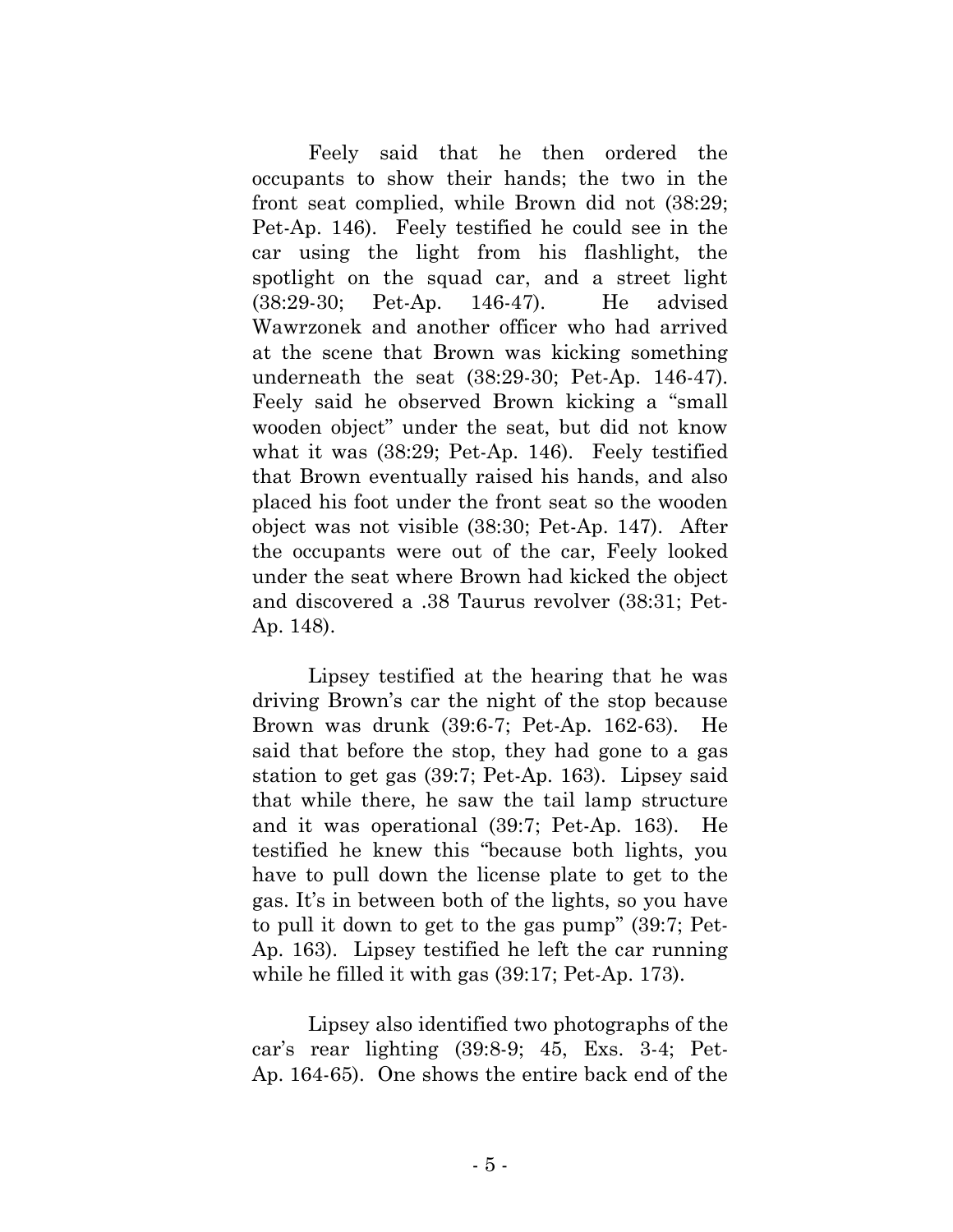car (45, Ex. 3). Looking at the photo, Lipsey explained that the car "has red lights on both sides, and a white light is the reverse light, and the middle light is a brake light. And it has two lights on the sides, which would be the park lights" (39:8; *see also* 39:15-16; Pet-Ap. 164, 171- 72). The other photo shows the driver's side lighting with the plastic lens removed and the light bulbs exposed (45, Ex. 4). The three bulbs closest to the left side of the car are lit, while the one closest to the license plate is not (45, Ex. 4). Lipsey said the first and third lights to the left are "park lights" that are lit when the car is in park, and the middle bulb was a brake light that lights when the brakes are engaged (39:9, *see also* 39:15- 16; Pet-Ap. 165, 171-72). Lipsey testified that he knew all of the lights were operational on the night of the stop because he saw them at the gas station (39:7, 9-10; Pet-Ap. 163, 165-66).

Lipsey said that he drove home after leaving the gas station (39:10; Pet-Ap. 166). He testified that as soon as he parked at his residence, there were "police everywhere" and they removed him and the others from the car (39:10-11; Pet-Ap. 166- 67).

### B. The circuit court's decision.

The court denied Brown's suppression motion (38:28-34; Pet-Ap. 145-51). It first summarized Wawrzonek's, Feely's, and Lipsey's testimony (39:28-31; Pet-Ap. 184-87). It then said it found both officers credible, stating,

> [b]oth officers testified about the defective tail lamp. And I think it's important that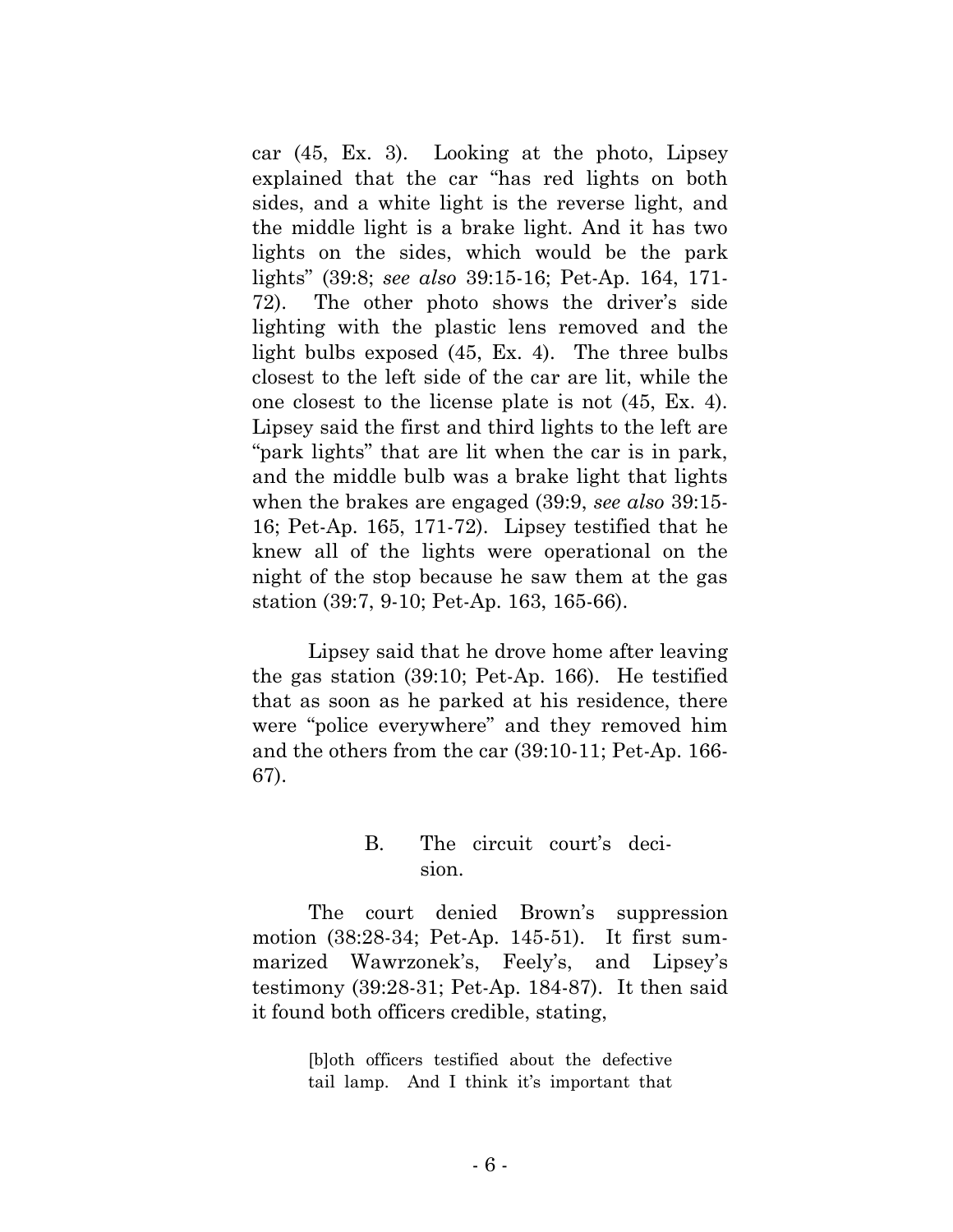Officer Wawrzonek specifically said it was one of three lights on the driver's side. In looking at the picture, there are three lights that we're talking about here, that fourth one is the reverse light, as I was told in looking at the pictures. So he specifically is saying that one of those three lights was out.

(39:31-32; Pet-Ap. 187-88).

The court further found that Lipsey's testimony that the lighting was fully operational was not credible:

> I don't think it's credible that Mr. Lipsey remembers whether his lights were working or not at the time. No officer had stopped them to know what day you looked at your lights, and whether or not one of them was out or not makes no sense. ... I just think people do not pay attention to that type of thing on a regular basis, particularly to a day, and I just don't find that credible.

(39:32; Pet-Ap. 188).

Brown's attorney pointed out to the court that based on Lipsey's testimony, the middle bulb on the tail lamp was a brake light and would not necessarily be illuminated when the tail lamp was on (39:35; Pet-Ap. 191). Thus, he argued, the officers were incorrect in their belief that the tail lamp was defective based on their observation of the unlit bulb (39:35; Pet-Ap. 191). The court reiterated that it did not find credible Lipsey's testimony about which lights were functioning (39:35-36; Pet-Ap. 191-92).

At the plea hearing, the court clarified its findings and addressed the issue raised by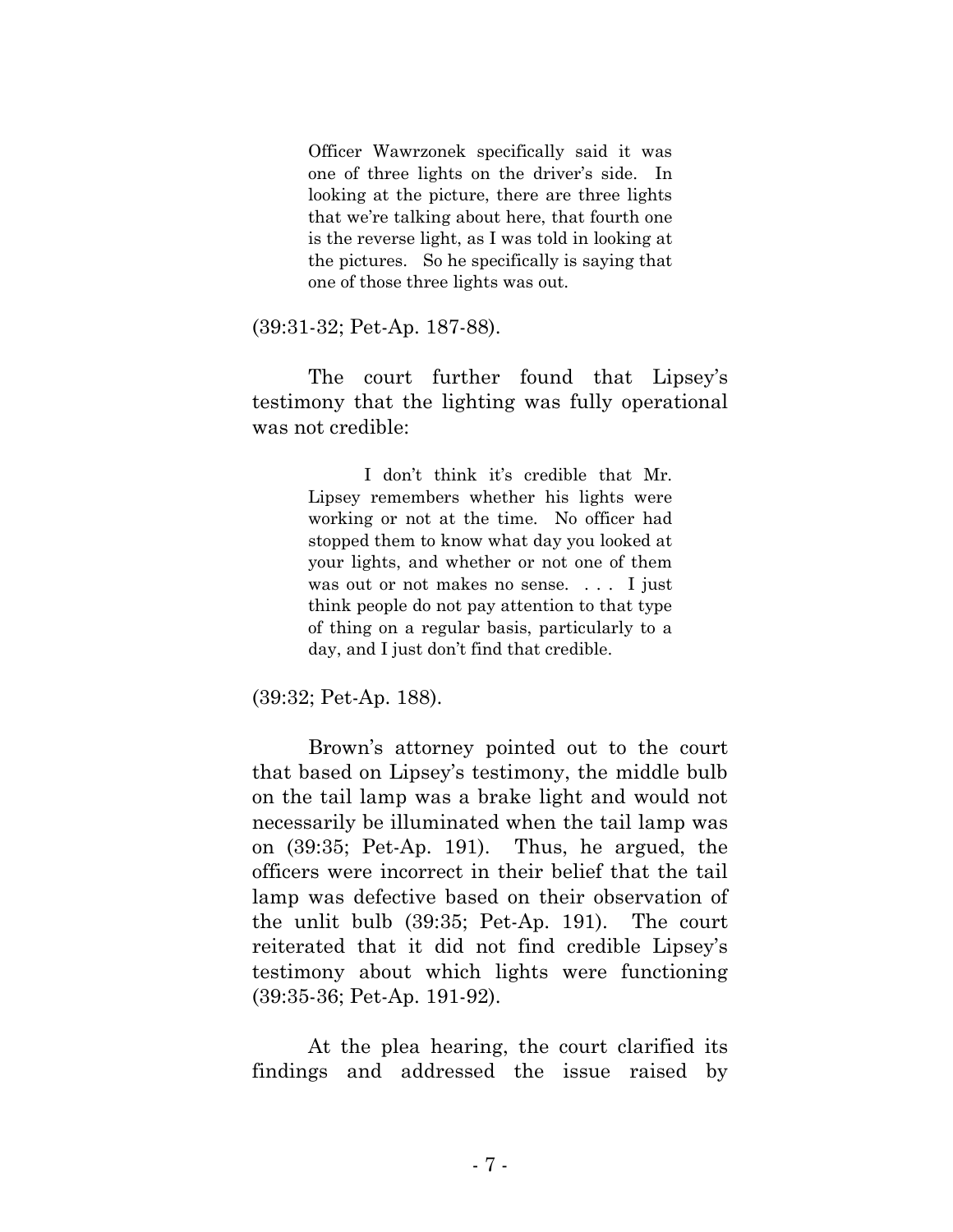counsel. It said that even if the unlit bulb was a brake light, the officers could still have reasonably believed it should have been lit and stopped Brown's car. Specifically, the court said:

> [I]f the officers even reasonably believed that a light was out even if it's later shown to be not out, it forms the basis of a stop. I thought of that afterwards, that, you know, sometimes an officer could be mistaken given the age of a car as to which lights are supposed to be on and which ones aren't. Just stopping a car based on that, that could give them a basis if they believed that the taillight was out even if it's later to be shown that somehow that that light is supposed to not be on at that time. I don't think it's a fatal flaw in the stop itself if the officers were in fact mistaken. I'm not saying that they were, but I wanted to add that as far as [the] analysis goes in my mind because I did think about that later.

(40:7-8; Pet-Ap. 197-98).

The court also held that Brown's actions after the stop justified searching the car:

> Now, once they get out of the car and they see him moving around and making a specific bending motion forward and to the right, his failure to put his hands in the air when ordered to do so, and specifically seen trying to kick something underneath the seat that Officer Feely described as a wooden object that then they could no longer see I think gives those officers every reason after this stop . . . they have every right at this point to get those people out of the car and to make sure that that's not a weapon.

(39:33; Pet-Ap. 189).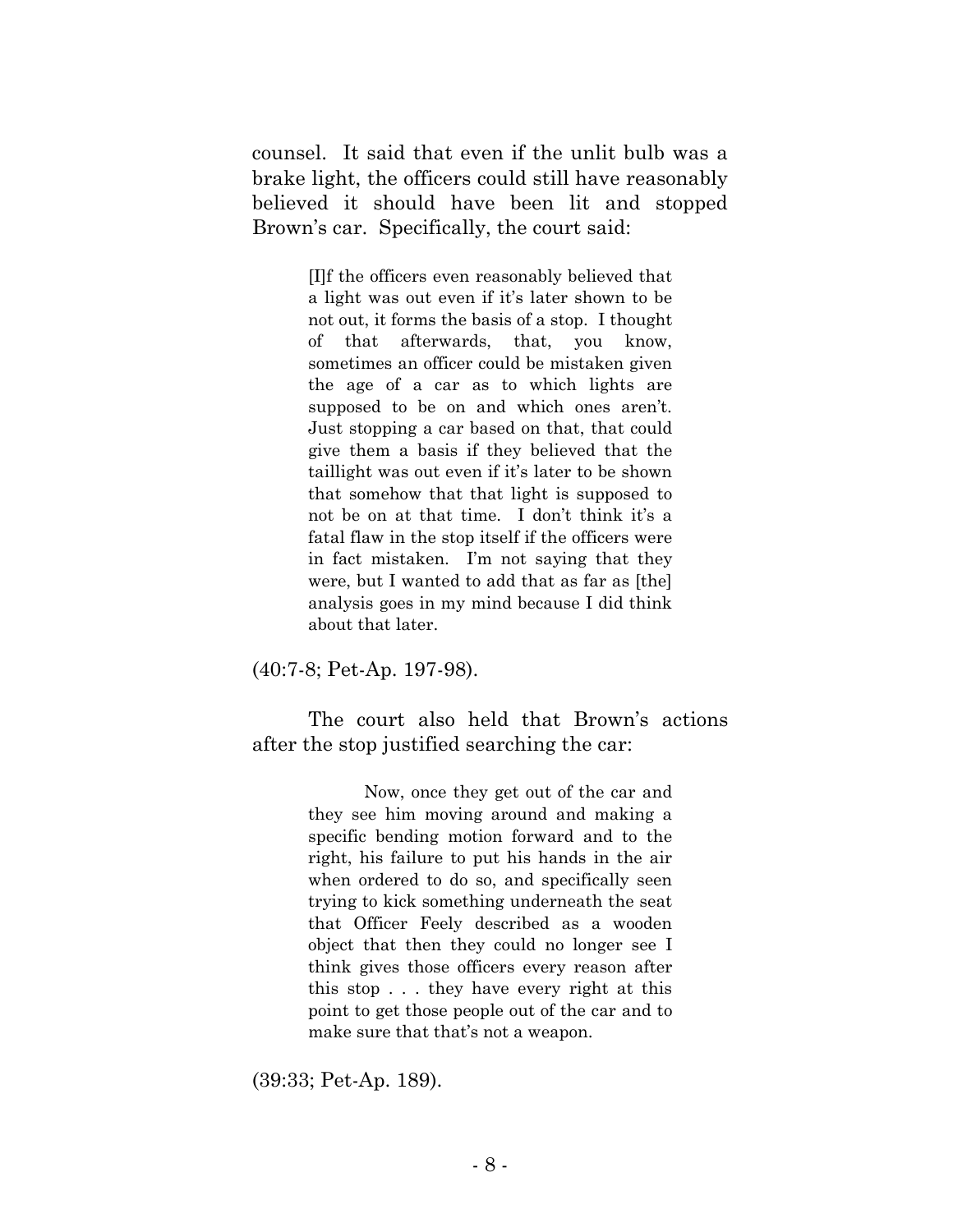The court also determined that *Gant* did not apply, saying that case did not require the officers to put their safety at risk by not allowing them to check whether there was a weapon in the car

> when a defendant or a person in the back, at the time not a defendant yet, fails to put up his hands, is seem specifically making a motion where that object is, the object is a wooden – like a wooden handle of a gun, and it's kicked under the seat as the officers approach, and the area is known for armed robberies.

#### (39:33-34; Pet-Ap. 189-90).

The court also said the officers had "every right to believe that there was a weapon or something that could harm them under that seat at that time" (39:34; Pet-Ap. 190). It further noted the limited scope of the search, saying Feely had looked only in the area where he had seen Brown kicking the object (39:34-35; Pet-Ap. 190-91).

## C. Brown's postconviction proceedings.

After he pled guilty, Brown filed a motion for postconviction relief in which he argued that the stop was invalid because, even if the officers were correct that one of the tail lamps was defective, it did not amount to a violation of Wis. Stat. § 347.13(1)  $(28.4-5).$ <sup>1</sup> That statute provides

<sup>1</sup> Brown also sought 209 days of sentence credit in his postconviction motion  $(28:6-7)$ . The circuit court granted him 195 days (29:3-5). In the court of appeals, Brown claimed he was entitled to the full 209 days he had (footnote continued)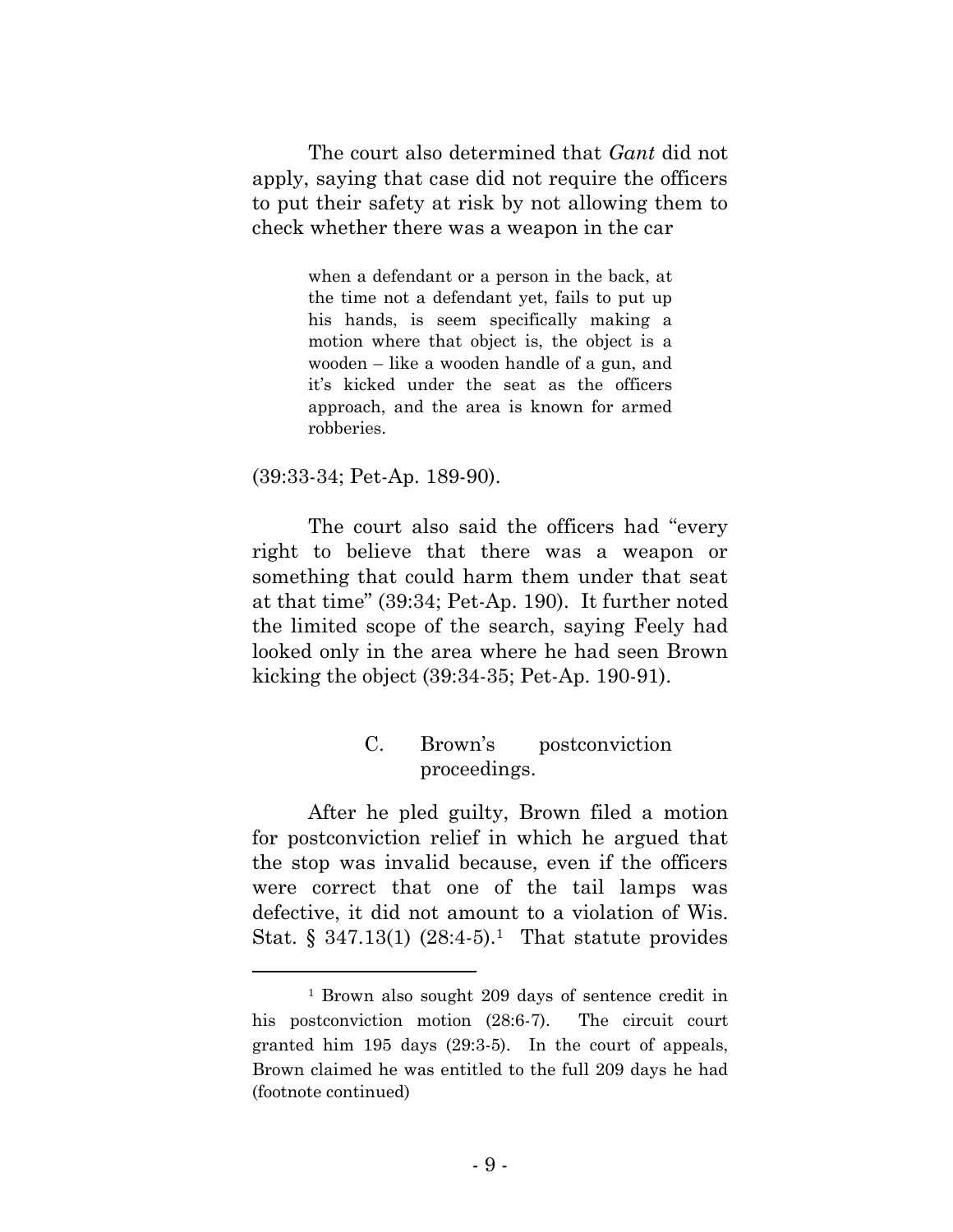"[n]o vehicle originally equipped at the time of manufacture and sale with 2 tail lamps shall be operated upon a highway during hours of darkness unless both such lamps are in good working order." Wis. Stat. § 347.13(1).

In particular, Brown argued that the statute did not require that all tail lamps on a vehicle be in good working order, only that two of them meet this requirement (28:4). He claimed that the car had four tail lamps, two on each side of the car (28:4). Brown maintained that even if the middle light was out on the driver's side, the car still had two tail lamps that were lit and in good working order, which is all Wis. Stat. § 347.13(1) requires  $(28:4-5)$ .

Brown also asserted that his trial counsel was ineffective for not making this argument  $(28:5-6)$ .

The circuit court denied Brown's motion (29; Pet-Ap. 113-17). It held that even had Brown or his attorney argued there was no violation of Wis. Stat. § 347.13(1), its decision on the suppression motion would have been the same. It stated:

> The court based its decision on the officers' reasonable belief that one of the lights on the vehicle was inoperable or defective. The court referenced the fact that the age of the

requested, and the State conceded that he was (Brown's court of appeals' brief-in-chief at 8-11; State's court of appeal's brief-in-chief at 3-7). Should Brown continue to request the additional fourteen days of sentence credit in this court, the State will again concede that he should receive it.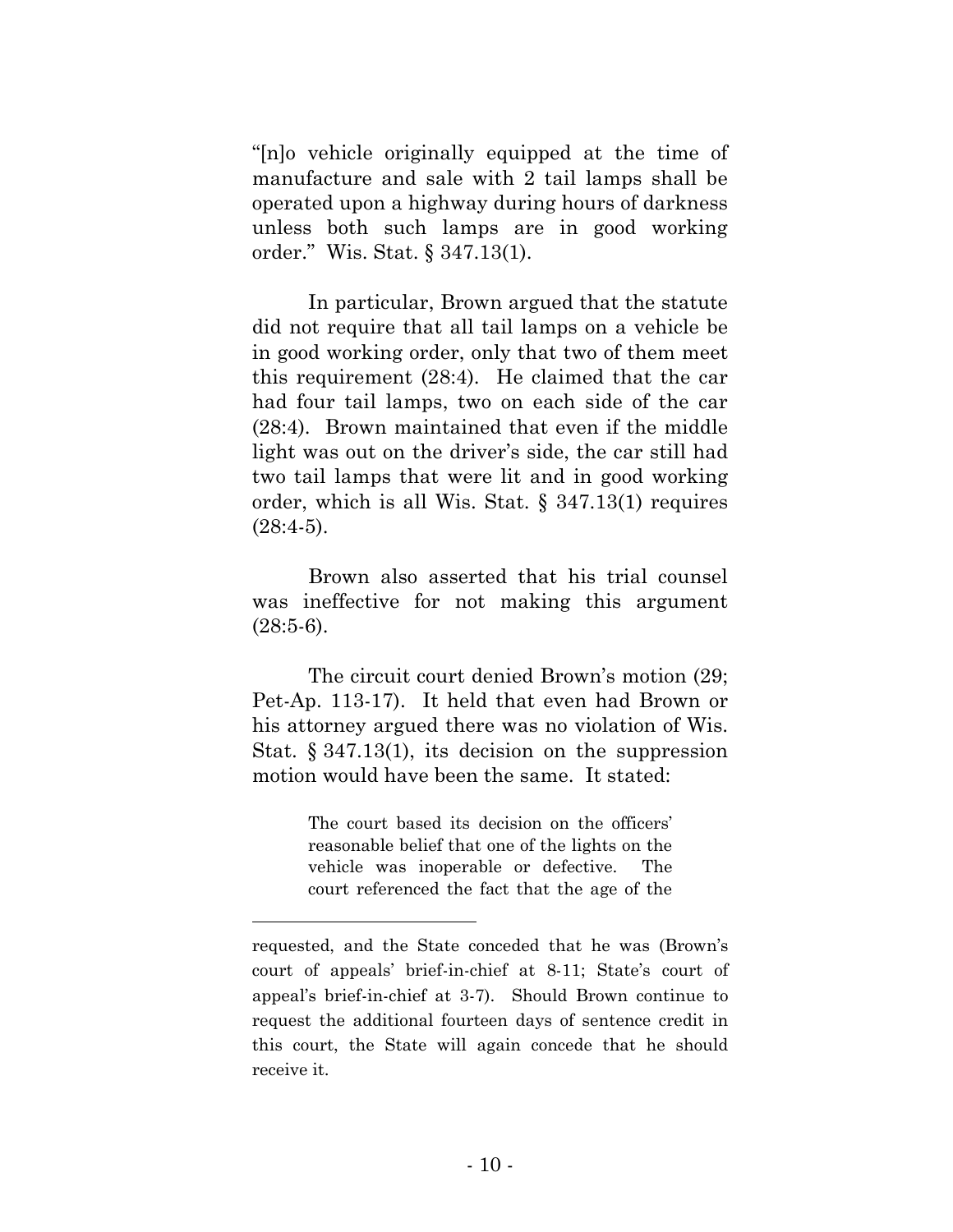car might have a bearing on an officer's reasonable belief, and even if it is shown later on that a particular light wouldn't necessarily have been operational, it doesn't affect their reasonable belief at the time of the stop. The court's decision was based on the officers' objective viewing of the vehicle, and therefore, reference by counsel to sec. 347.13(1), Stats., would not have altered the outcome of the court's findings and conclusions.

(29:2-3; Pet-Ap. 114-15).

## D. The court of appeals' decision.

Brown appealed his conviction and the circuit court's order denying his postconviction motion to the court of appeals (31). On appeal, he argued the officers lacked reasonable suspicion or probable cause to stop the car because its tail lamps were not in violation of Wis. Stat. § 347.13(1), and his trial counsel was ineffective for failing to make this argument about the stop (Brown's court of appeals brief-in-chief at 12-16).

The court of appeals reversed. *See Brown*, 346 Wis. 2d 98, ¶ 1. The court determined that the issue in the case was whether the officers had probable cause to stop the car, rather than reasonable suspicion, because they believed the burned-out tail lamp bulb was an equipment violation. *Id*. ¶ 15. It also noted that Brown was alleging that the officers made a mistake of law in performing the stop because he claimed Wis. Stat. § 347.13(1) does not require all tail lamps be lit. *Id*. ¶ 17. The court held: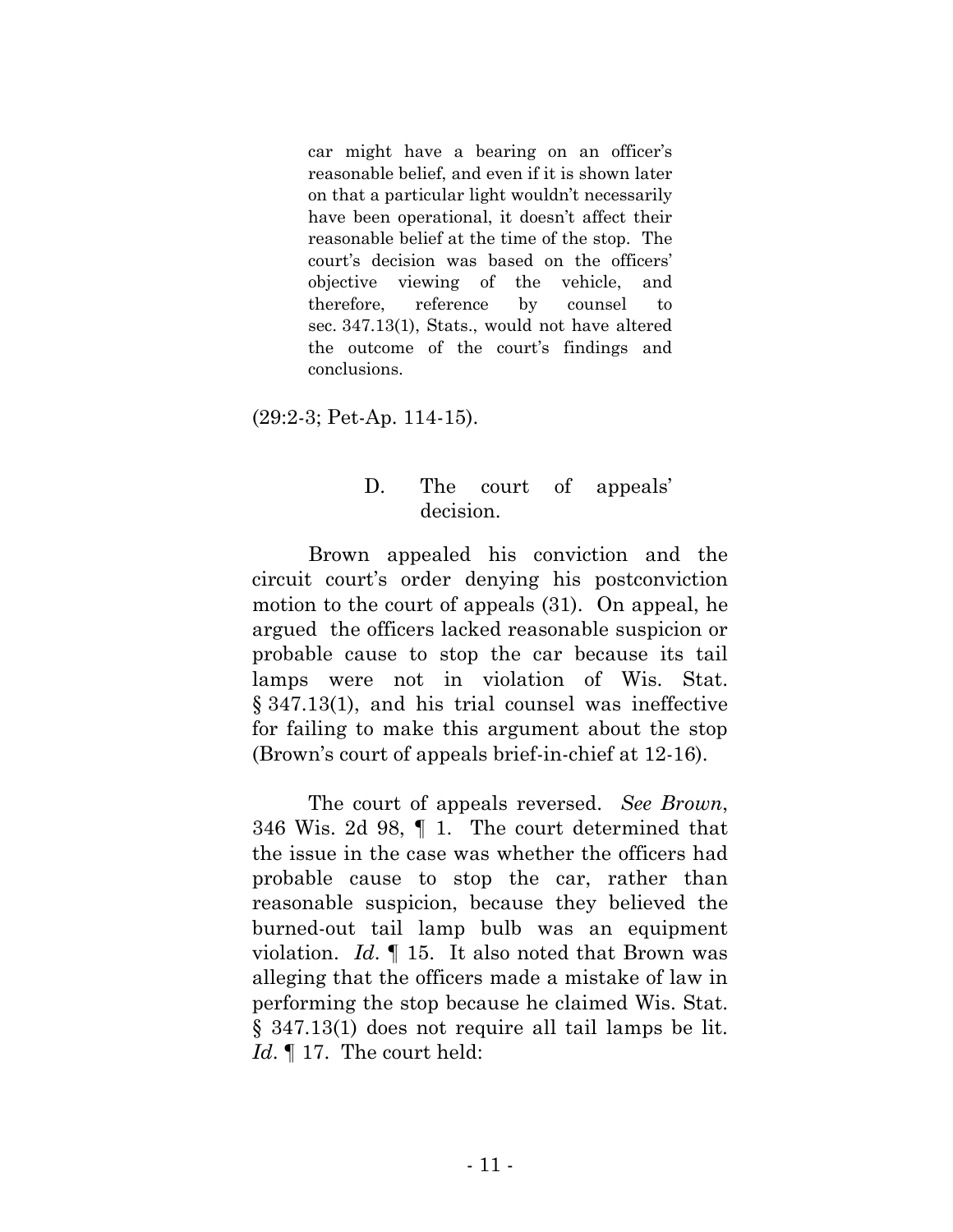¶ 19 The parties agree with the circuit court's finding that the police officers stopped the vehicle because "the middle" rear tail light on the driver's side of the vehicle was unlit. It is undisputed that both the first and the third rear light bulbs on both the driver's side and the passenger's side (totaling four lights) were lit. The driver testified, and his testimony is undisputed, that those four lights were lit whenever the vehicle was in motion, and therefore, they were the lights which designated the rear of the vehicle, to wit, all four of the lights which made up the vehicle's two tail lamps were in working order. [footnote omitted].

¶ 20 Brown argues that even if the second light was unlit and was part of the vehicle's tail lamp, when a vehicle's tail lamp is made up of three lights, and two of those lights are lit, the tail lamp is "in good working order" as required by WIS. STAT. § 347.13(1). As such, Brown contends that the police officers had no basis to stop the vehicle and the stop was unconstitutional. We agree.

¶ 21 A tail lamp with one of three light bulbs unlit does not violate WIS. STAT. § 347.13(1) when it otherwise meets the statutory definition of a tail lamp. The statute does not require that a vehicle's tail lamps be fully functional or in perfect working order. It only requires "good working order." *See id.* Here, the two lit light bulbs making up the driver's side tail lamp satisfied the definition of a tail lamp as "a device to designate the rear of a vehicle by a warning light." *See* WIS. STAT. § 340.01(66). Because the two lit light bulbs on the rear driver's side of the vehicle were sufficient to designate the rear of the vehicle to a vehicle travelling behind it, the officers did not have probable cause of a traffic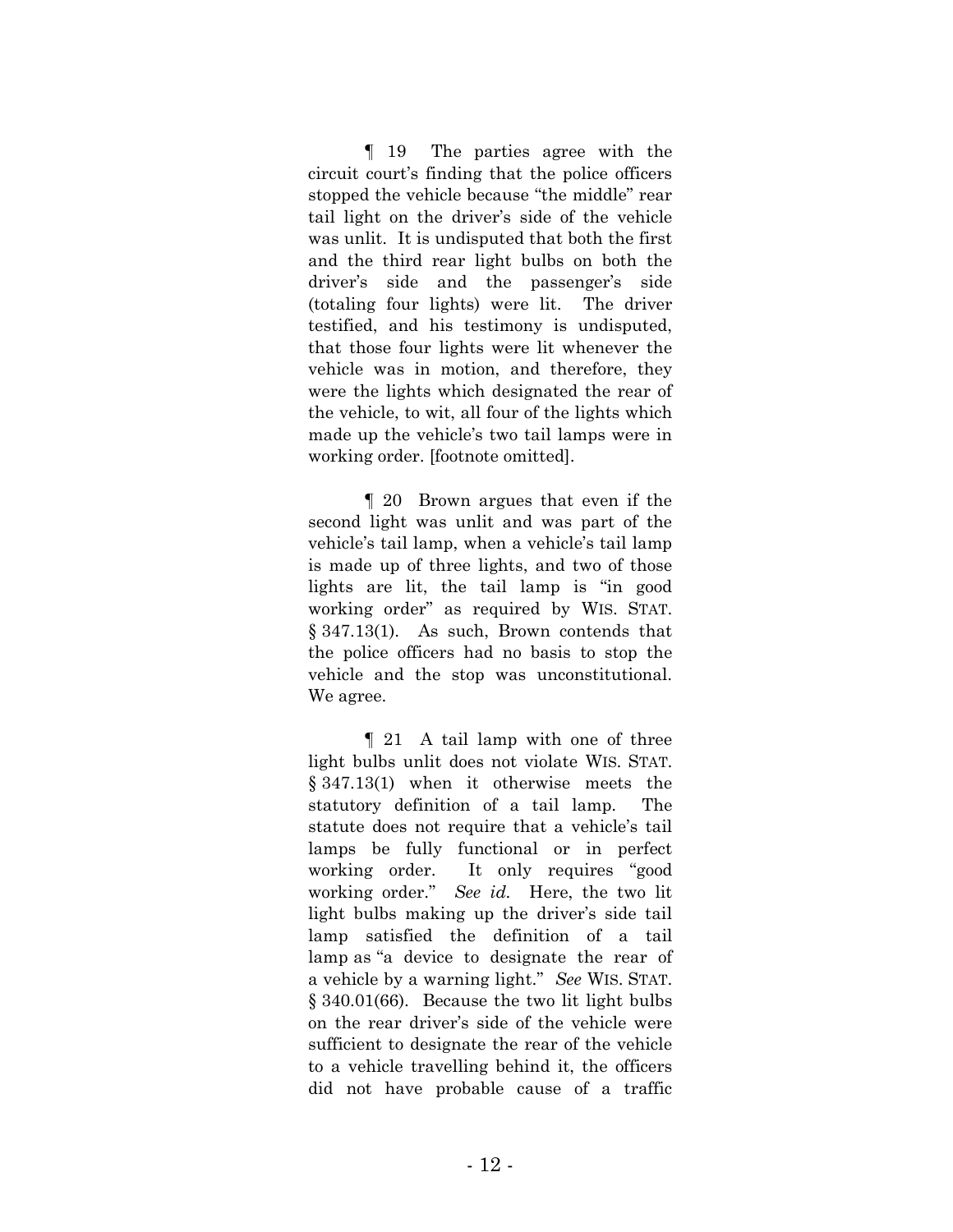violation and the stop was unconstitutional. The officers mistakenly believed that the law required all of the tail lamps light bulbs to be lit; and "a lawful stop cannot be predicated upon a mistake of law." *See Longcore*, 226 Wis. 2d at 9. As such, we reverse.

*Id*. ¶¶ 19-21.

#### **SUMMARY OF ARGUMENT**

This court should reverse the court of appeals' decision that the stop of Brown's car was unconstitutional. The court's conclusion that under Wis. Stat. § 347.13(1), a tail lamp made up of three lights is in good working order when only two of the lights are lit is wrong. "Good working order" is properly interpreted to mean that the tail lamp is functioning as it is supposed to, that is, with all of its component lights lit. The court of appeals' standard is unworkable and gives little guidance to law enforcement, the public, and courts in determining whether a tail lamp is in good working order. The State's interpretation of § 347.13(1) is clear, consistent with other statutes, the administrative code, a past decision of the court of appeals and decisions of other courts.

Further, this court should conclude that the officers acted properly when they stopped Brown's car. If the officers were correct that the unlit light was part of the tail lamp, then, applying the State's interpretation of Wis. Stat. § 347.13(1), they had probable cause to stop the car because they observed that its tail lamps did not comply with the law. Further, even if the officers were wrong that the unlit light was a tail lamp, they acted reasonably in believing that it was, and had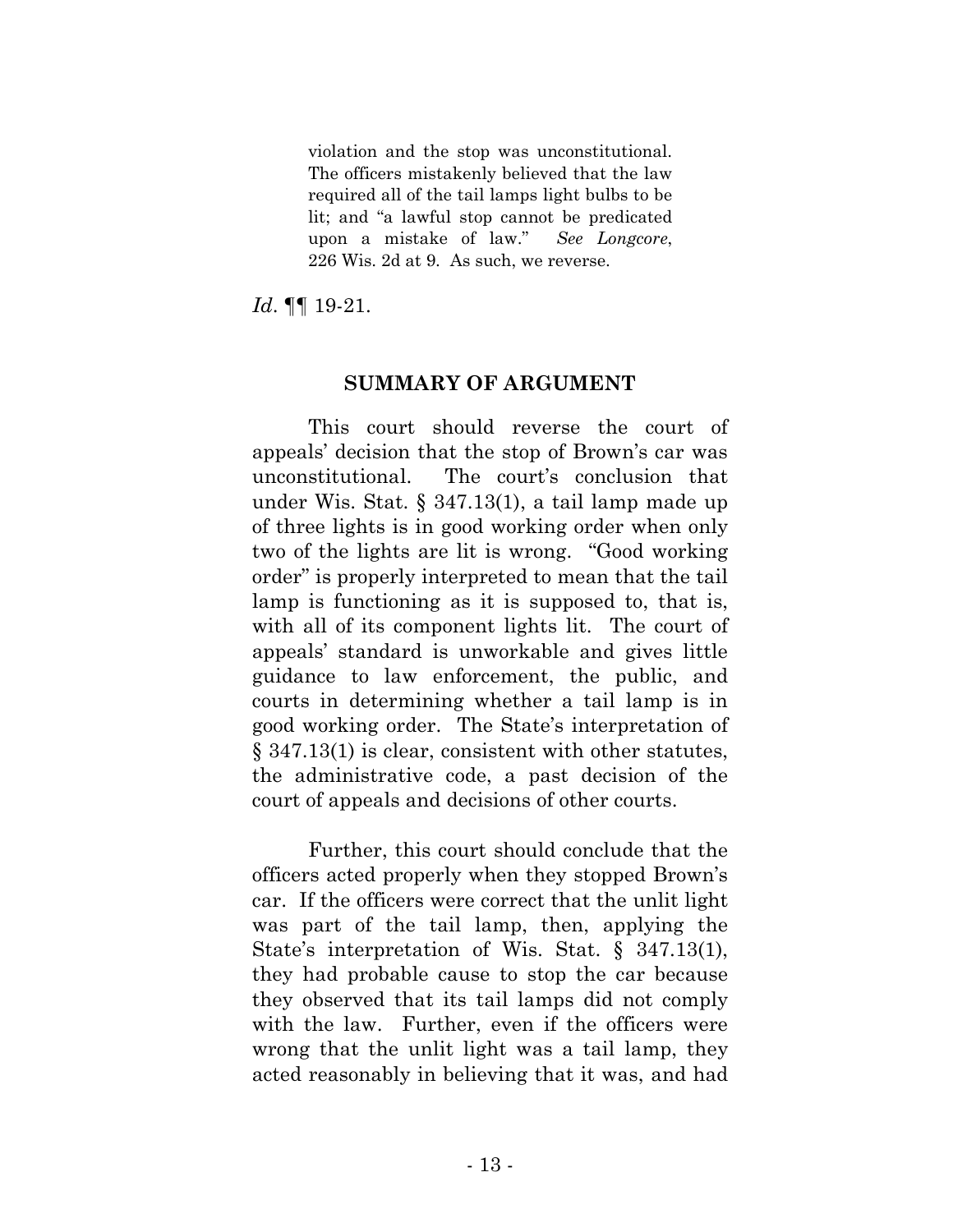probable cause or reasonable suspicion to believe the tail lamp was in violation of § 347.13(1).

This court should also conclude that the officers had reasonable suspicion to perform a protective search of the car for weapons pursuant to *Long*, 463 U.S. 1032. That case, and not *Gant*, controls whether the search was constitutional. Under all the circumstances of the stop, the officers could reasonably suspect there was a weapon in Brown's car and undertake a search to ensure their safety.

## **ARGUMENT**

- **I. THE OFFICERS PROPERLY STOPPED BROWN'S CAR BECAUSE WIS. STAT. § 347.13(1) REQUIRES THAT ALL THE BULBS IN A CAR'S TAIL LAMP BE LIT TO BE IN GOOD WORKING ORDER.**
	- A. Applicable law and standard of review.

#### 1. Traffic stops.

"'The temporary detention of individuals during the stop of an automobile by the police, even if only for a brief period and for a limited purpose, constitutes a 'seizure' of 'persons' within the meaning of the Fourth Amendment.'" *State v. Popke*, 2009 WI 37, ¶ 11, 317 Wis. 2d 118, 765 N.W.2d 569 (quoting *[State v. Gaulrapp](http://scholar.google.com/scholar_case?case=11231144994765582441&hl=en&as_sdt=6,50&as_vis=1)*, 207 [Wis. 2d 600, 605, 558 N.W.2d 696 \(Ct. App.](http://scholar.google.com/scholar_case?case=11231144994765582441&hl=en&as_sdt=6,50&as_vis=1)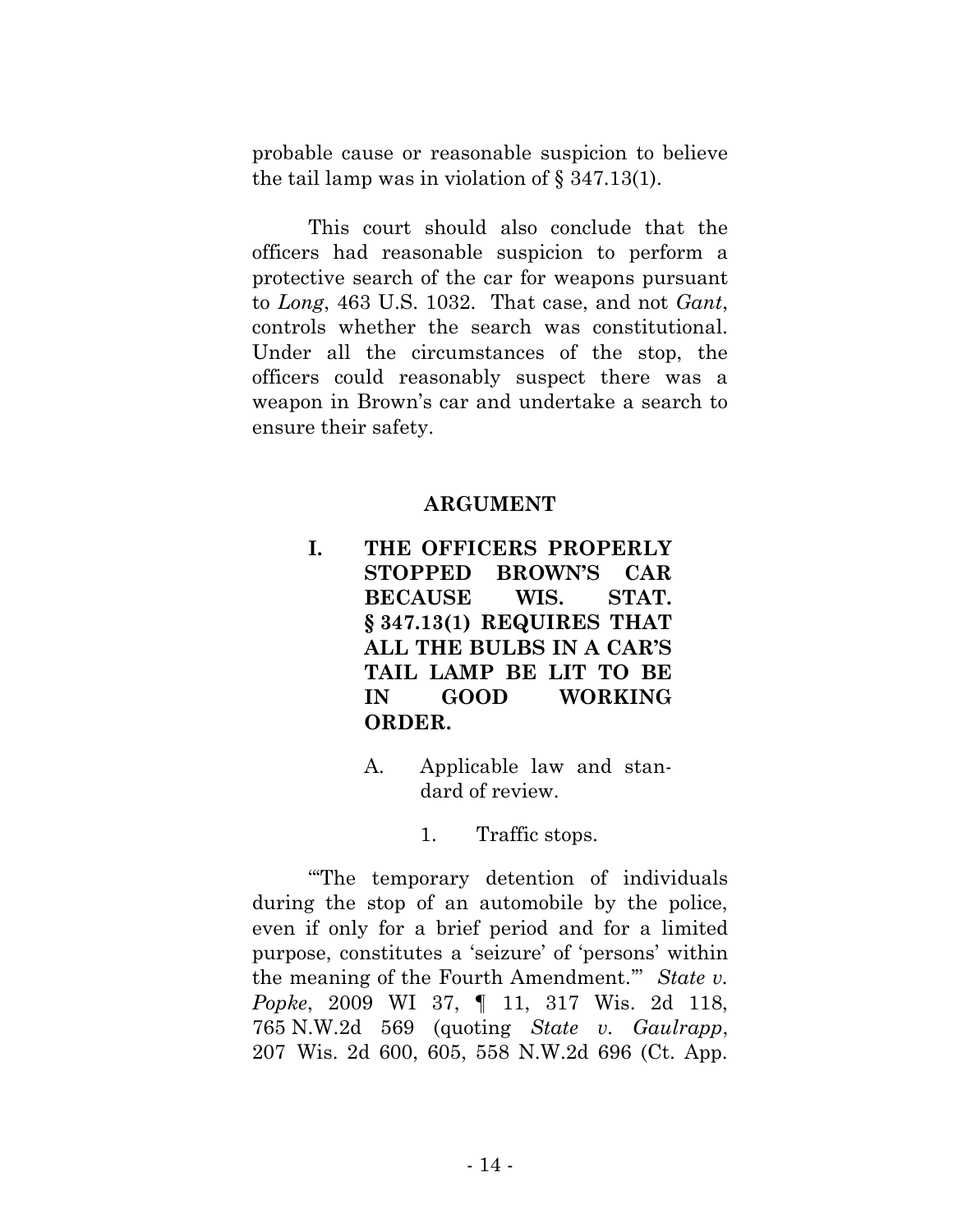1996) and citing *[Whren v. United States](http://scholar.google.com/scholar_case?case=3416424011044753637&hl=en&as_sdt=6,50&as_vis=1)*, 517 U.S. [806, 809-10 \(1996\)\)](http://scholar.google.com/scholar_case?case=3416424011044753637&hl=en&as_sdt=6,50&as_vis=1).

"An automobile stop must not be unreasonable under the circumstances." *Popke*, 317 Wis. 2d 118, ¶ 11 (citations omitted). "A traffic stop is generally reasonable if the officers have probable cause to believe that a traffic violation has occurred, or have grounds to reasonably suspect a violation has been or will be committed." *Id.* (internal quotation marks and citations omitted).

"Probable cause refers to the quantum of evidence which would lead a reasonable police officer to believe that a traffic violation has occurred." *Id*. ¶ 14 (internal quotation marks and citations omitted). The information must lead a reasonable officer to think that guilt is more than a possibility. *Id*. (citation omitted). It does not have to be evidence to establish proof beyond a reasonable doubt or even that guilt is more probable than not. *Id*. (citation omitted).

If probable cause does not exist, law enforcement may still conduct a traffic stop if the totality of the circumstances provides grounds to reasonably suspect that a crime or traffic violation has been or will be committed. *Id*. ¶ 23 (citation omitted). There must be "specific and articulable facts which, taken together with rational inferences from those facts" that reasonably warrant the stop. *Id*. (citing *State v. Post*, 2007 WI 60, ¶ 10, 301 Wis. 2d 1, 733 N.W.2d 634). "The crucial question is whether the facts of the case would warrant a reasonable police officer, in light of his or her training and experience, to suspect that the individual has committed, was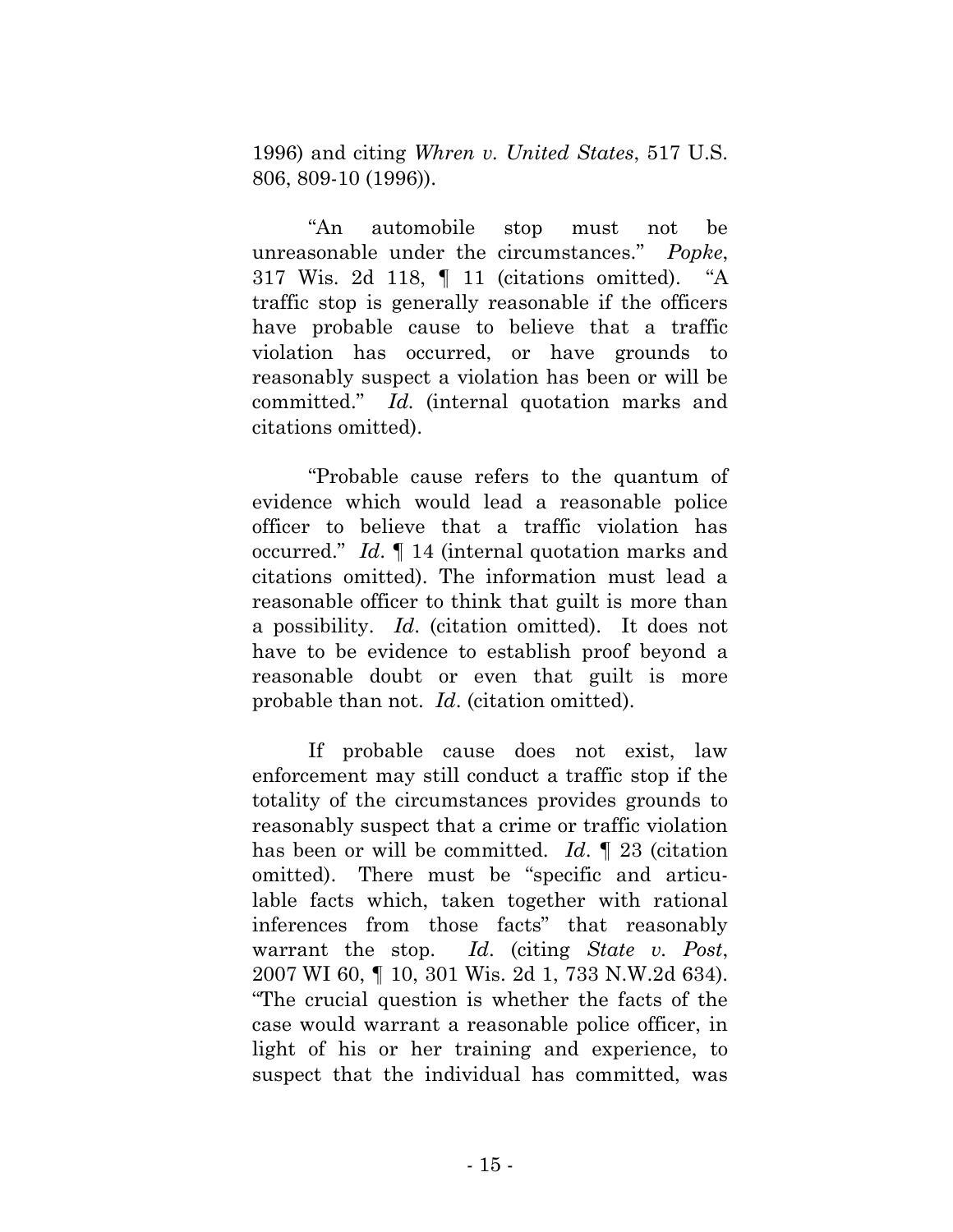committing, or is about to commit a crime." *Popke*, 317 Wis. 2d 111, ¶ 23 (citation and internal quotation marks omitted). "An officer's inchoate and unparticularized suspicion or hunch, however, will not give rise to reasonable suspicion." *Id*. (internal quotations omitted).

"Whether there is probable cause or reasonable suspicion to stop a vehicle is a question of constitutional fact." *Id*. ¶ 10 (citing *[State v.](http://scholar.google.com/scholar_case?case=8863976674326715783&q=state+v.+popke&hl=en&as_sdt=6,50&as_vis=1)  Mitchell*[, 167 Wis. 2d 672, 684, 482 N.W.2d 364](http://scholar.google.com/scholar_case?case=8863976674326715783&q=state+v.+popke&hl=en&as_sdt=6,50&as_vis=1)  [\(1992\)](http://scholar.google.com/scholar_case?case=8863976674326715783&q=state+v.+popke&hl=en&as_sdt=6,50&as_vis=1) and *[State v. Williams](http://scholar.google.com/scholar_case?case=15022257552129626335&q=state+v.+popke&hl=en&as_sdt=6,50&as_vis=1)*, 2001 WI 21, ¶ 18, [241 Wis. 2d 631, 623 N.W.2d 106\)](http://scholar.google.com/scholar_case?case=15022257552129626335&q=state+v.+popke&hl=en&as_sdt=6,50&as_vis=1). A finding of constitutional fact consists of the circuit court's findings of historical fact, which this court reviews under the clearly erroneous standard, and the application of these facts to constitutional principles, which this court reviews de novo. *Popke*, 317 Wis. 2d 111, ¶ 10 (citation omitted).

## 2. Statutory interpretation.

"The purpose of statutory interpretation is to determine what the statute means so that it may be given its full, proper, and intended effect." *State v. Ziegler*, 2012 WI 73, ¶ 42, 342 Wis. 2d 256, 816 N.W.2d 238 (citations and internal quotation marks omitted). "[S]tatutory interpretation begins with the language of the statute." *Id*. (citation omitted). "With the exception of technical or specially-defined words, statutory language is given its common and ordinary meaning." *Id*. (citation omitted). If the language is plain, this court's inquiry ends. *Id*. (citation omitted).

Determining a statute's plain meaning requires more than focusing on a single sentence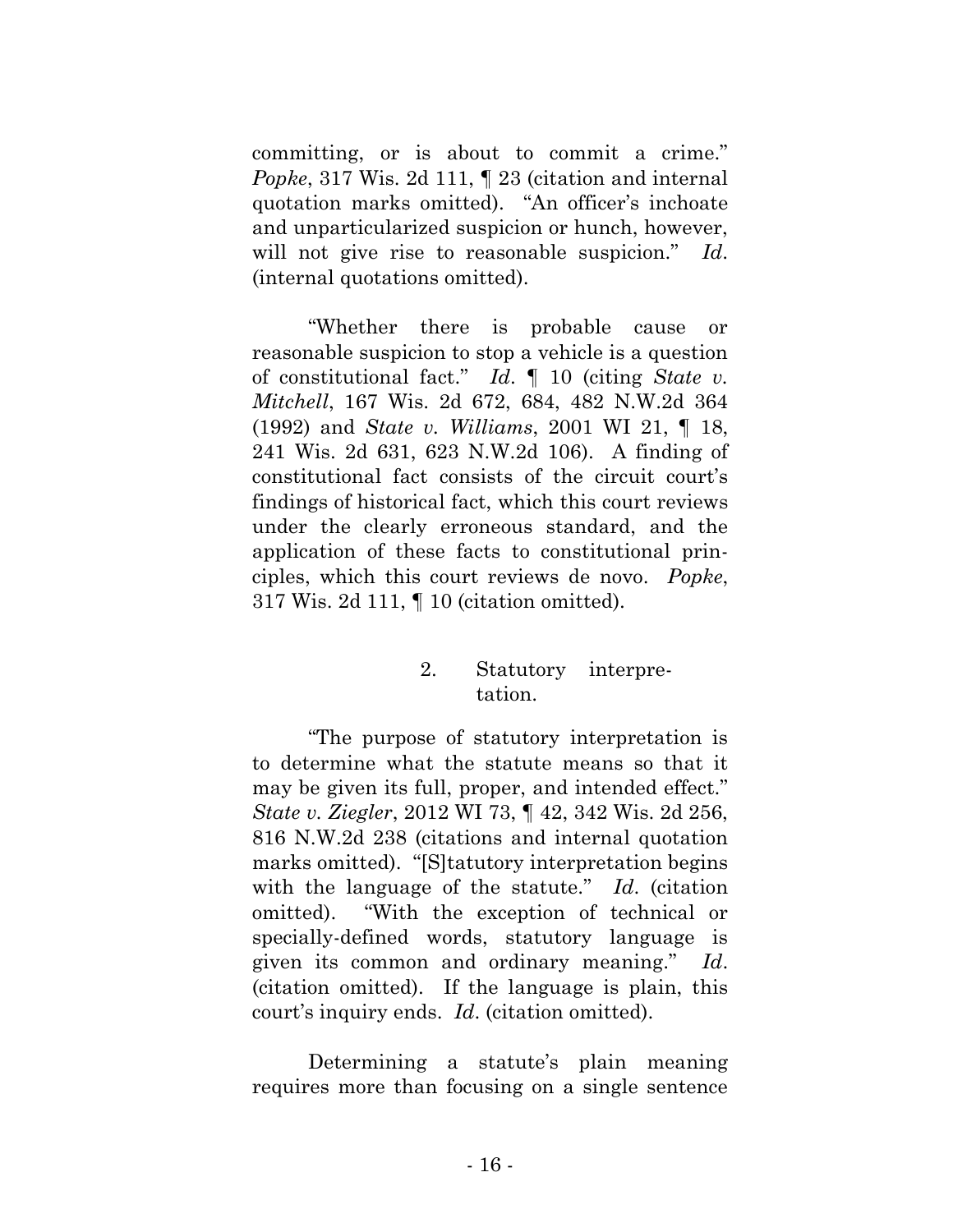or a portion of one. *Id*. ¶ 43 (citation omitted). Statutes should be interpreted in the context they are used, "'not in isolation but as part of a whole.'" Id. (quoted source omitted). Statutes should also be construed reasonably to avoid absurd results or an interpretation that contravenes the statute's purpose. *Id*. (citation omitted).

Statutory interpretation is a question of law this court reviews de novo. *Id. ¶* 37 (citation omitted).

- B. The court of appeals improperly concluded that a tail lamp with two of three bulbs lit is in good working order under Wis. Stat. § 347.13(1).
	- 1. The court's interpretation is incorrect.

This court should first conclude that the court of appeals improperly interpreted Wis. Stat. § 347.13(1) in holding that the sixty-six percent functional tail lamp in Brown's car was in good working order. Section 347.13(1) provides:

> No person shall operate a motor vehicle, mobile home or trailer or semitrailer upon a highway during hours of darkness unless such motor vehicle, mobile home or trailer or semitrailer is equipped with at least one tail lamp mounted on the rear which, when lighted during hours of darkness, emits a red light plainly visible from a distance of 500 feet to the rear. No tail lamp shall have any type of decorative covering that restricts the amount of light emitted when the tail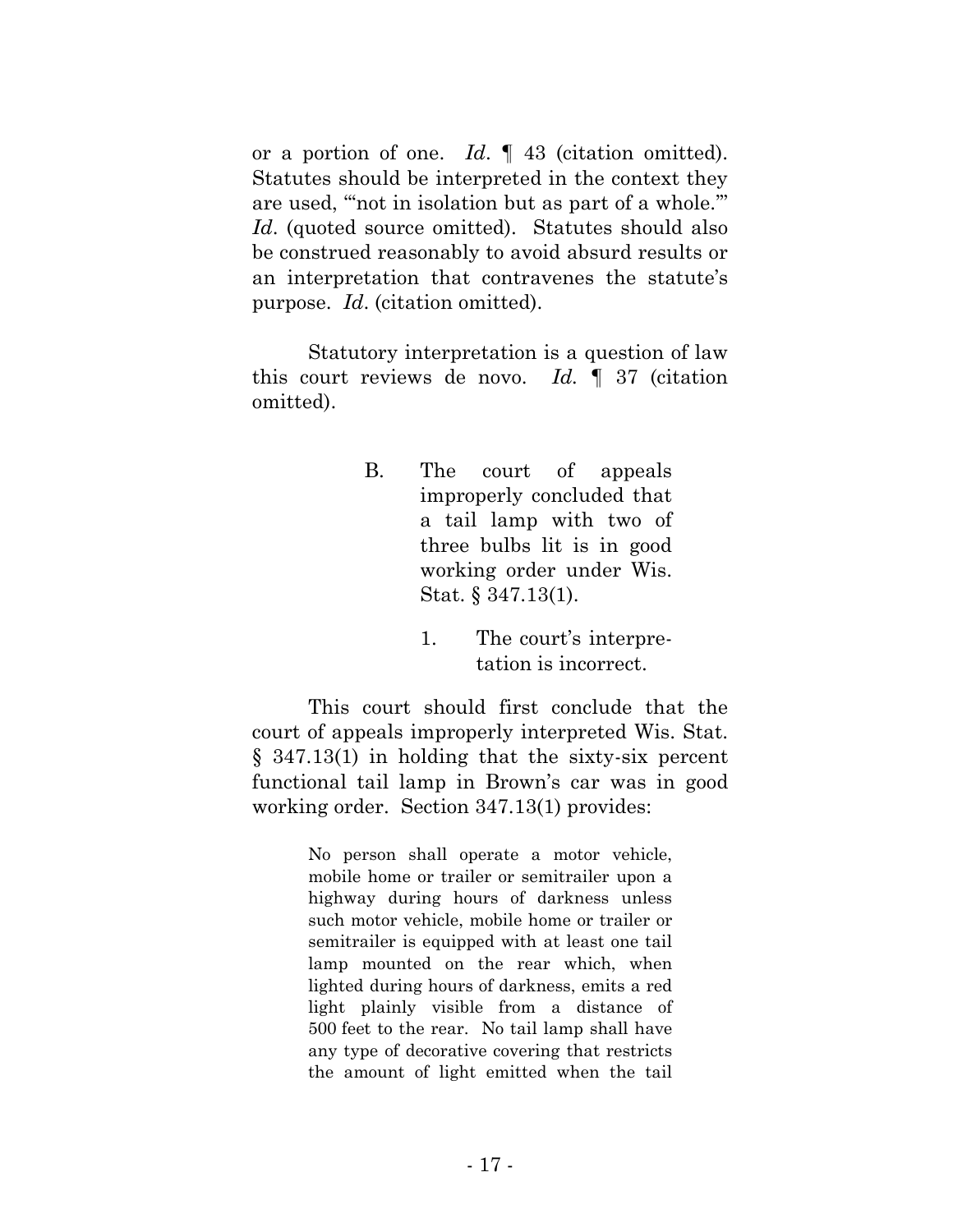lamp is in use. No vehicle originally equipped at the time of manufacture and sale with 2 tail lamps shall be operated upon a highway during hours of darkness unless both such lamps are in good working order. This subsection does not apply to any type of decorative covering originally equipped on the vehicle at the time of manufacture and sale.

The court of appeals interpreted "good working order" in reference to the statutory definition of "tail lamp," which Wis. Stat. § 340.01(66) states is a "device to designate the rear of a vehicle by a warning light." *Brown*, 346 Wis. 2d 98, ¶¶ 18, 21. It concluded that even assuming the unlit bulb was part of the tail lamp, the lamp was in good working order because it designated the rear of Brown's car. *Id*. ¶¶ 20, 21. It also determined that good working order did not mean "fully functional or in perfect working order." *Id*. ¶ 21. Thus, because there was nothing legally wrong with the tail lamp, the court held the officers impermissibly stopped Brown's car based on a mistake of law. *Id*. ¶ 21 (citing *State v. Longcore*, 226 Wis. 2d 1, 9, 594 N.W.2d 412 (Ct. App. 1999).

The court of appeals' interpretation of Wis. Stat. § 347.13(1) is contrary to the plain meaning of the statute's language. "Working order" means "a condition of a machine in which it functions according to its nature and purpose." *Webster's Third New Int'l Dictionary* 2635 (1986). *See State v. Sample*, 215 Wis. 2d 487, 499, 573 N.W.2d 187 (1998) (court may refer to dictionary definitions to establish the common and approved usage of a word in statute, even if it is not ambiguous). The nature of the tail lamp on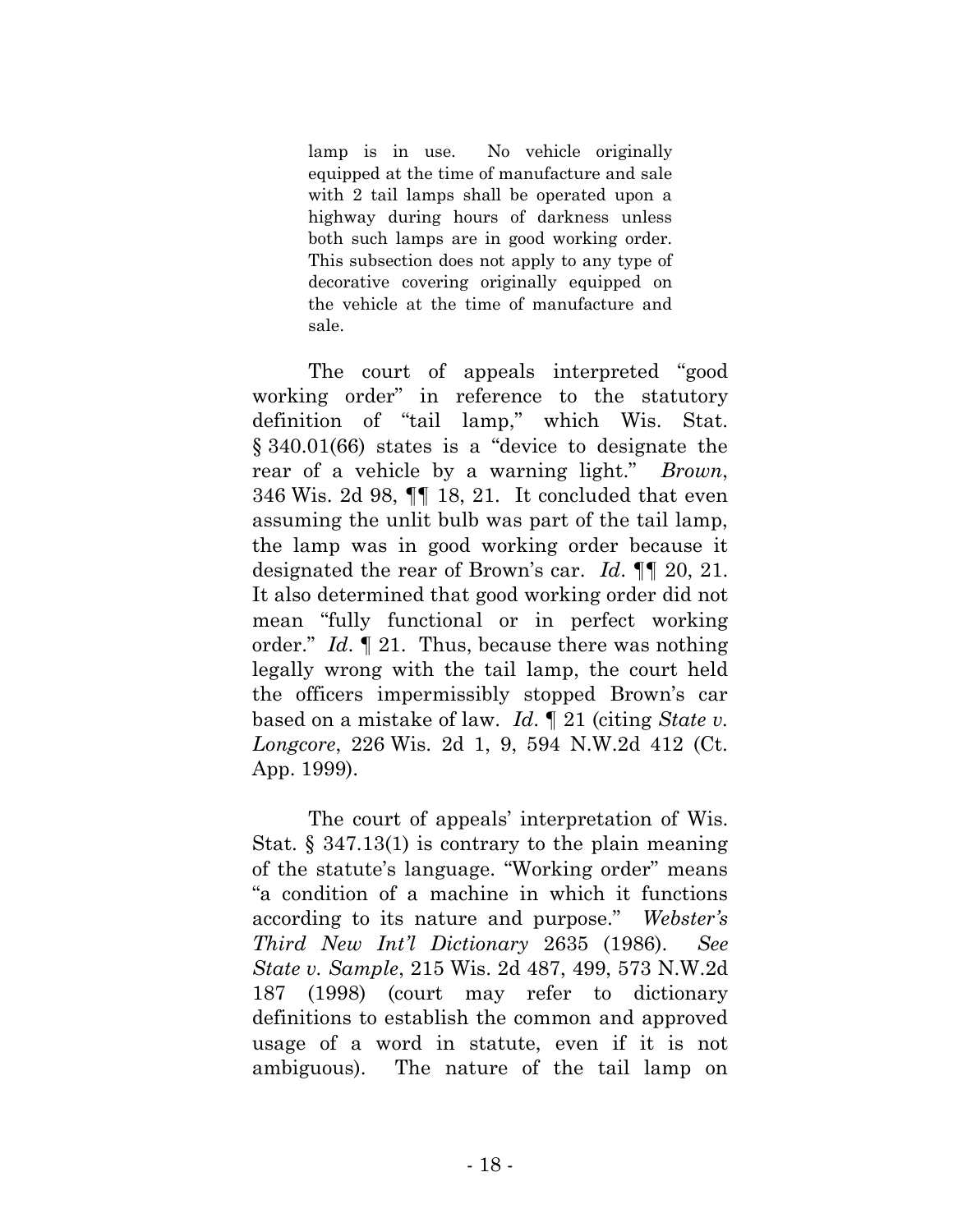Brown's car is that it consists of three individual bulbs. The purpose of the tail lamp is to illuminate the tail end of the car using those three bulbs. When one of those bulbs is not lit, the lamp is not functioning according to its nature or purpose.<sup>2</sup>

The court's interpretation also conflicts with related statutes and administrative code sections. Wisconsin Stat. § 347.06(3) requires that a vehicle's operator keep all required lamps "reasonably clean and in proper working condition." Similarly, the code requires that tail lamps "shall be maintained in proper working condition and in conformity with this section and s. 347.13(1) and (2), Stats." Wis. Admin. Code § Trans. 305.16(2) (2013). A tail lamp with an unlit bulb has not been kept or maintained in proper working condition.

Further, Wis. Stat. § 347.13(4) requires that tail lamps be wired to be lighted whenever headlamps or auxiliary lighting lamps are lighted. And, Wis. Admin. Code § Trans. 305.16(3) requires that in tail lamps "all wiring and connections shall be maintained in good condition." If a defect in the tail lamp's electrical system was the cause of the lamp having an unlit bulb, either or both of these sections would be violated. Yet, under the court of appeals' decision, an officer could not stop

<sup>2</sup> The MacMillan Dictionary provides a clearer definition, explaining that "working order" means "working correctly, without any problems." *See*  [http://www.macmillandictionary.com/us/dictionary/america](http://www.macmillandictionary.com/us/dictionary/american/working-order) [n/working-order](http://www.macmillandictionary.com/us/dictionary/american/working-order) (last visited Nov. 11, 2013). A tail lamp with an unlit bulb would not satisfy this definition.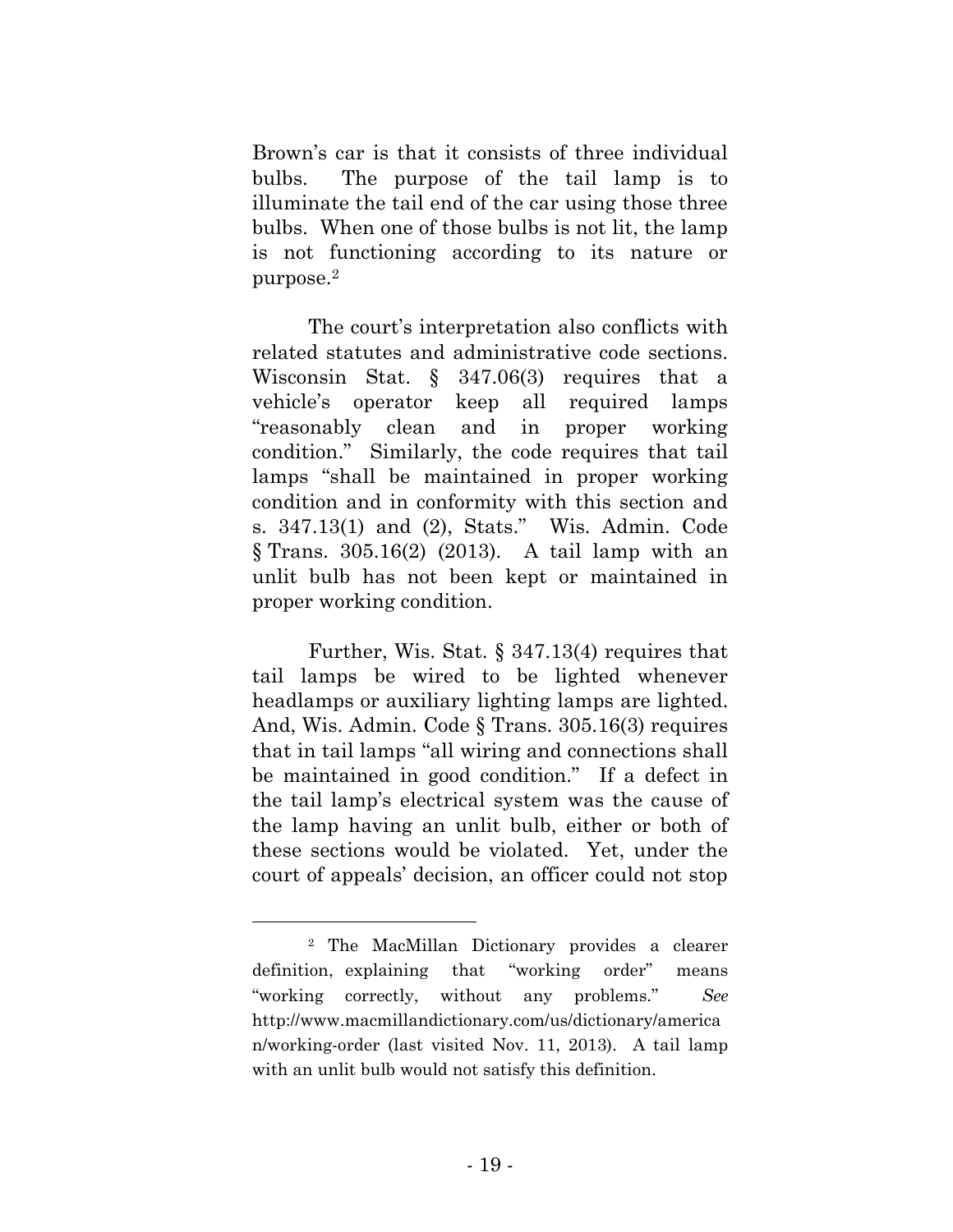a car to investigate whether this is the case if two of the three lights in the tail lamp are operational.

Additionally, the court of appeals' opinion conflicts its earlier decision in *State v. Olson*, No. 2010AP149-CR (Wis. Ct. App., Dist. IV, Aug. 5, 2010) (Pet-Ap. 199-202). <sup>3</sup> In *Olson*, the defendant was stopped driving a car with a total of four lamp light bulbs, two on each side. *Id*. ¶¶ 2, 12. One of bulbs on the right side was burned out. *Id*. The court of appeals held the stop was proper because the officer had probable cause to believe the burnt-out bulb violated Wis. Stat. § 347.13(1). *Id*. **[1]** 9-12. It noted that the statute did not state that each bulb constituted a tail lamp. *Id*. ¶ 11. The court explained that on Olson's vehicle, the tail lamps consisted of two bulbs located on the right and left sides of the rear end, and that "[t]hese clusters of bulbs function together as a single device," within the meaning of Wis. Stat. § 340.01(66). *Id*. ¶ 11. The court held that because it was undisputed that one of the bulbs on the right lamp was burnt out, that lamp was not in good working order. *Id*. ¶ 12.

*Olson* conflicts with the court of appeals decision in this case.<sup>4</sup> It holds that a tail lamp

<sup>3</sup> *Olson* is an unpublished decision issued by a single judge after July 1, 2009, and may be cited for its persuasive authority. Wis. Stat. § 809.23(3)(b). The State has included a copy of the decision in its appendix. Wis. Stat. § 809.23(3)(c).

<sup>4</sup> Two other unpublished court of appeals' decisions reach the same conclusion as *Olson*. Though issued by a (footnote continued)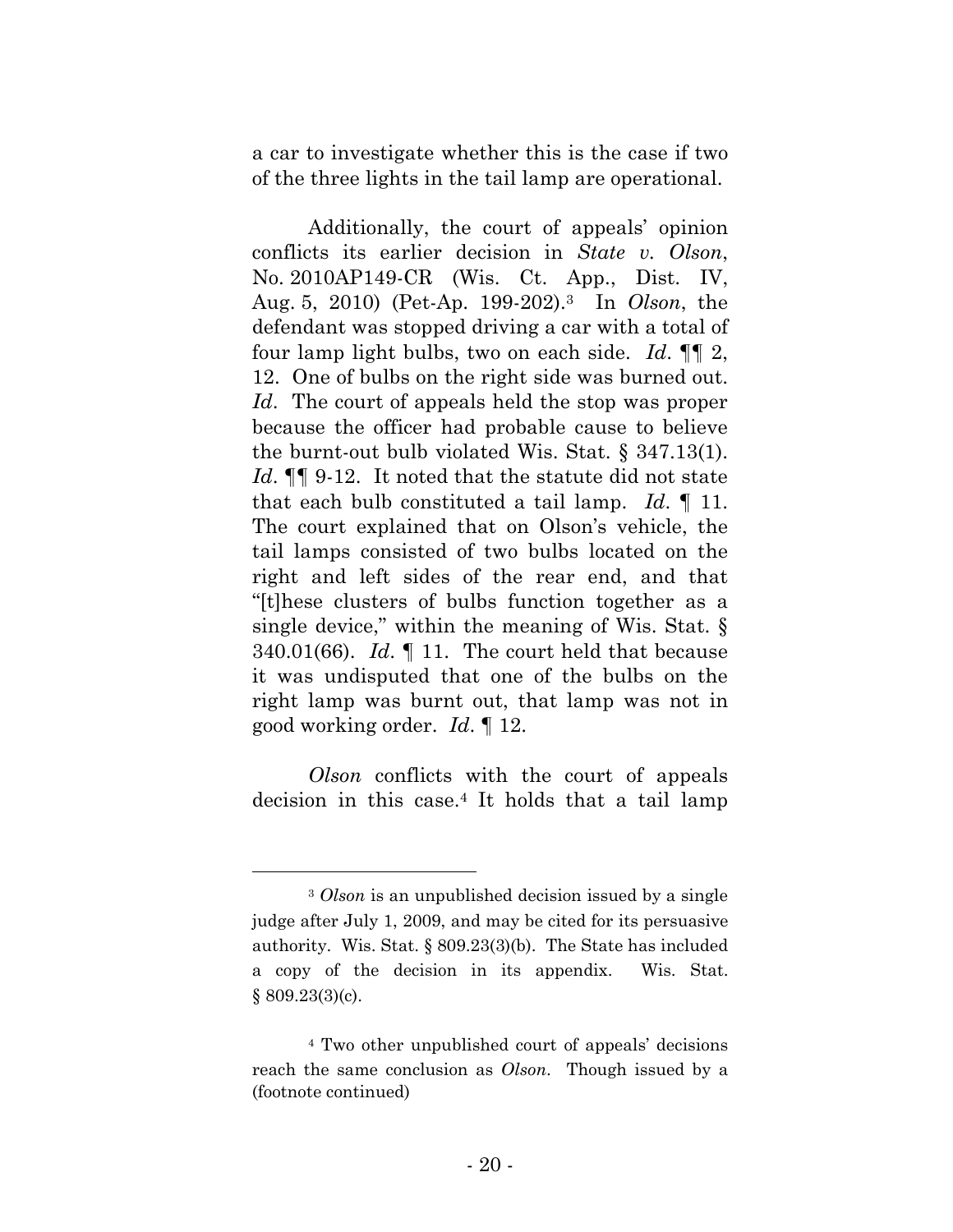with a nonfunctional bulb is not in good working order under Wis. Stat. § 347.13(1). Here, the court said that an unlit bulb does not violate § 347.13(1) if the tail lamp is still capable of designating the car's rear end. *Brown*, 346 Wis. 2d 98, ¶ 21. The only apparent way to reconcile the cases is to say a sixty-six percent functional lamp, as in this case, is in good working order, while a fifty percent functional lamp, as in *Olson*, is not. As discussed in the next section, this is a confusing and unworkable standard that offers little guidance to the public, law enforcement, and courts.

Finally, other state courts have interpreted the phrase "good working order" similar to *Olson* in cases involving vehicle lamps. *See People v. Blue*, No. A119530, 2008 WL 3890038, \*3 (Cal. Ct. App. Aug. 22, 2008) (Pet-Ap. 203-06) (tail light with bulb that it not functioning is not in good working order even though light may otherwise comply with other requirements of vehicle code); *People v. Bradford*, No. D051227, 2008 WL 2316490, \*3-4 (Cal. Ct. App. June 6, 2008) (Pet-Ap. 207-12) ("when a stoplamp is designed to function using two light bulbs, both of those bulbs must be working for the stoplamp to be said to be in good working order"); *State v. Stephan*, 2009 WL 815994 (N.J. Super. A.D. Mar. 31, 2009) (Pet-Ap. 213-15) (tail lights were not in good working order where one light was brighter than the other). This court should follow *Olson* and these cases, and conclude the court of appeals misinterpreted Wis. Stat. § 347.13(1).

single judge, both decisions were issued before 2009 and are not citable as persuasive authority.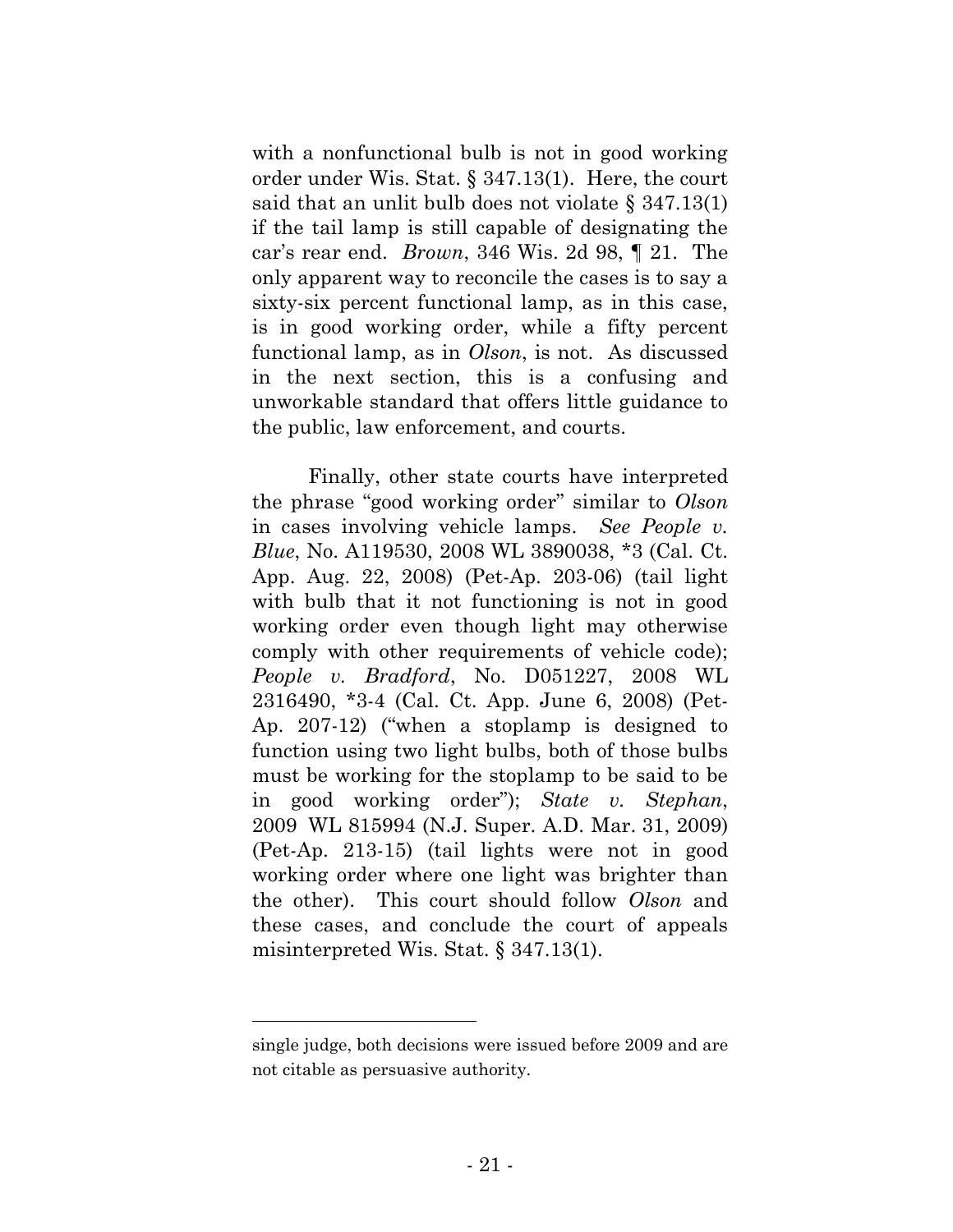2. The court of appeals' interpretation of Wis. Stat. § 347.13(1) creates a confusing standard.

The court of appeals' interpretation of Wis. Stat. § 347.13(1) also creates a confusing and unreasonable definition of "good working order." The public, law enforcement, and courts will have a difficult time applying the decision to the varieties of tail and other vehicle lamps that are required to be in good working order. *See* Wis. Stat. § 347.14(1) (where vehicle equipped with two stop lamps, they must be maintained in good working order). Requiring that all bulbs in a lamp be functioning provides a simple and clear standard.

Under the court of appeals interpretation of Wis. Stat.  $\S$  347.13(1), a tail lamp with sixty-six percent of its bulbs functioning is in good working order as long as it is capable of designating the rear of the vehicle by a warning light. *Brown*, 346 Wis. 2d 98, ¶ 21. Presumably, the lamp would also have to satisfy the requirements listed in § 347.13(1), which mandate that the lamp be mounted on the rear of the vehicle and emit a red light visible from 500 feet during hours of darkness.

The court's interpretation is confusing. It does not explain whether the percentage of functional bulbs is controlling or whether the tail lamp meeting the statutory requirements is what is relevant. If it is the former, the decision does not explain the minimum percentage of bulbs that must be for a lit lamp to be in good working order.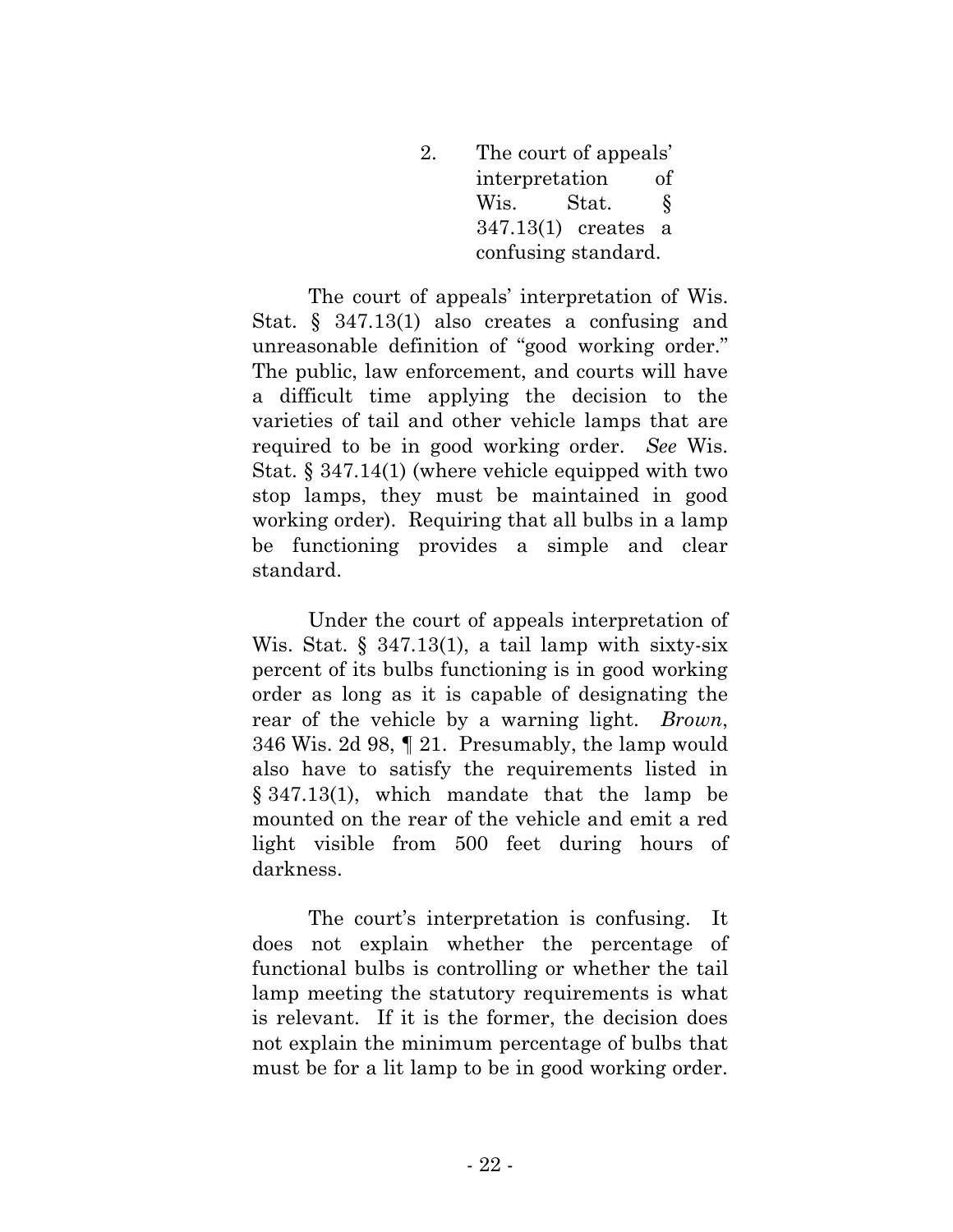*Olson* holds that fifty percent is not enough, but it is not precedential, and in any event, the court's decision in this case does not explain what to do about lamps that are between fifty and sixty-six percent functional.

If all that matters is whether the lamp meets the statutory definitions, this too is problematic. Law enforcement would be unable to stop motorists to inform them that a bulb on their tail lamp was not functioning unless the officer made sure that the lamp was not capable of designating the car's rear end from 500 feet away in the dark. Further, it is not obvious that motorists would be willing to ensure their tail lamps met this requirement, which would be more difficult than simply examining whether all tail lamp bulbs were working. Requiring all bulbs to be lit would promote maintenance of vehicle safety equipment in furtherance of the vehicle code's primary purpose of promoting safety on the highways, *see State v. Hart*, 89 Wis. 2d 58, 66, 277 N.W.2d 843 (1979); *see also Ziegler*, 342 Wis. 2d 256, ¶ 43 (statute should be construed to avoid interpretation that contravenes its purpose). The court of appeals' decision is unclear and establishes a confusing standard. This court should reverse it.

> 3. The officers had probable cause to stop Brown's car.

The court of appeals misinterpreted Wis. Stat. § 347.13(1). All bulbs in a tail lamp must be lit for it to be in "good working order." Thus, if the unlit bulb on Brown's car was part of the tail lamp, Wawrzonek and Feely had probable cause to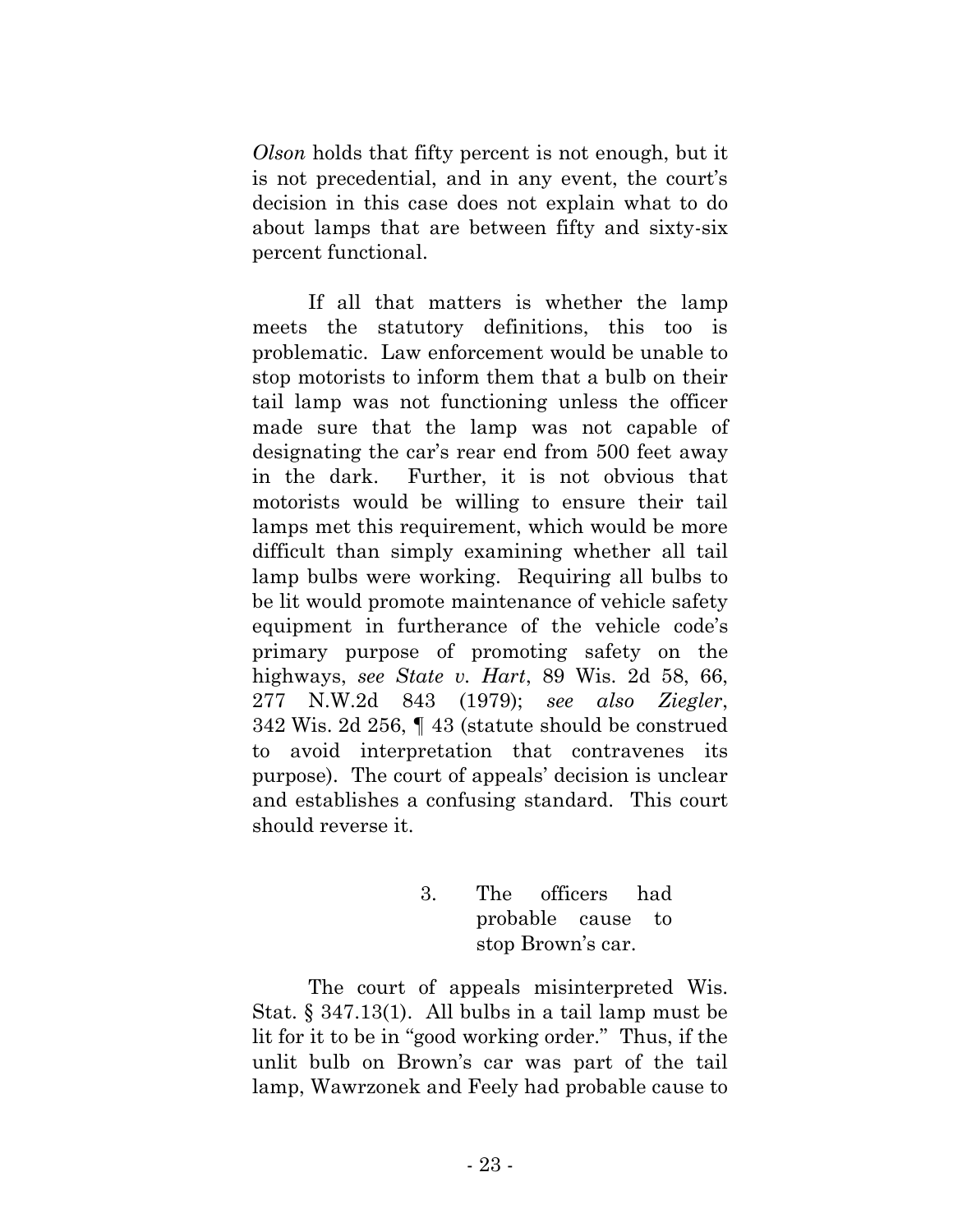stop the car because they observed a violation of § 347.13(1). *Popke*, 317 Wis. 2d 118, ¶ 14. This court should conclude the stop was proper.

> C. Even if the officers were mistaken that the bulb was part of the tail lamp, they still could properly stop Brown's car.

This court should also conclude that even if Wawrzonek and Feely were wrong that the unlit bulb was part of the tail lamp, they could still stop Brown's car because they reasonably believed the bulb was part of the tail lamp, and thus, still had probable cause, or at least reasonable suspicion, for the stop under the correct interpretation of Wis. Stat. § 347.13(1).

The circuit court and the court of appeals considered whether the officers were mistaken about the unlit bulb being part of the tail lamp, but did not make a specific finding whether the bulb was part of the tail or brake lamp. The circuit court found credible the officers' testimony that Brown's car had a defective tail lamp (38:5, 26; 39:31-32; Pet-Ap. 122, 143, 187-88). It also found Lipsey's testimony that he observed the tail lights at the gas station not credible, but did not make the same finding about his testimony that the unlit bulb was a brake light (38:35-36; Pet-Ap. 152-53). The court later said that that even if the officers were wrong that the bulb was part of the tail lamp, they still could suspect it was and validly stop the car (40:7-8; Pet-Ap. 197-98). The court of appeals assumed the bulb was part of the tail lamp in construing Wis. Stat. § 347.13(1). *Brown*, 346 Wis. 2d 98, ¶¶ 19 n.5, 20-21.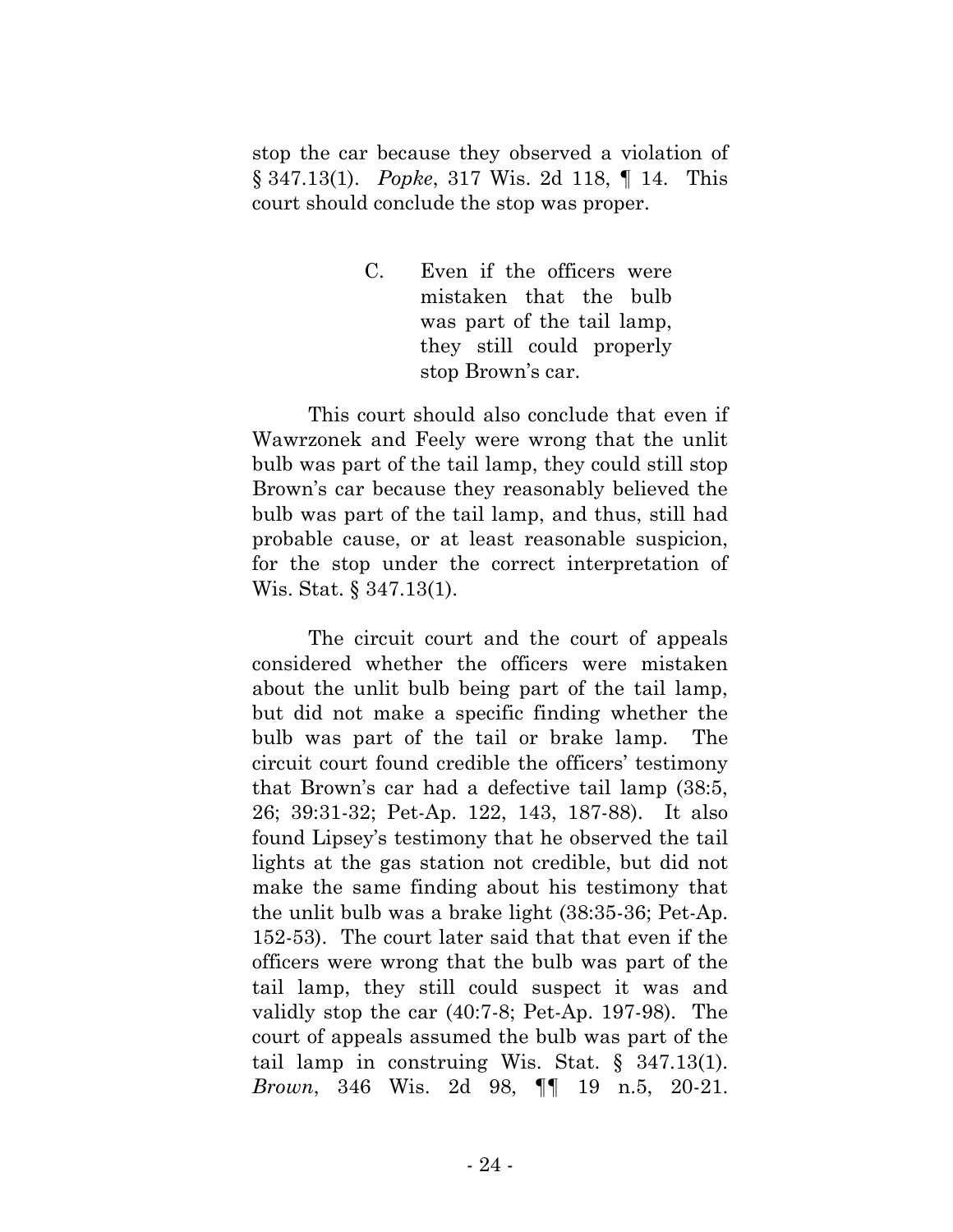However, it also noted that the circuit court had not specifically found incredible Lipsey's testimony the bulb was a brake light, only his testimony that about his observations at the gas station. *Brown*, 346 Wis. 2d 98, ¶ 19 n.5.

This court should conclude that, regardless of whether the officers were correct that the bulb was part of the tail lamp, they still could stop Brown's car.

While a vehicle stop may not be based on an officer's mistake of law, *see Longcore*, 226 Wis. 2d at 9, as a general rule, courts decline to apply the exclusionary rule to an officer's good-faith mistake of fact. *See, e.g., Illinois v. Rodriguez*, 497 U.S. 177, 185-86 (1990) (to satisfy Fourth Amendment's reasonableness requirement, factual determinations of officer executing a search or seizure under exception to warrant requirement must not always be correct, but rather, must be reasonable); *United States v. Cashman*, 216 F.3d 582, 587 (7th Cir. 2000) (upholding stop based on officer's mistake of fact about whether length of crack in windshield was long enough to violate statute).

Although no published Wisconsin decision appears to have addressed the effect of an officer's good-faith mistake of fact on a traffic stop, two recent unpublished decisions from the court of appeals have held that such an error does not invalidate a stop. In *State v. Reierson*, No. 2010AP596-CR (Wis. Ct. App., Dist. IV, Apr. 28, 2011) (Pet-Ap. 216-19), the officer stopped a vehicle for an expired registration based on his misreading of the vehicle's license plate. *Id*. ¶ 3. The court held the officer's good-faith mistake did not invalidate the stop. *Id.* ¶ 11.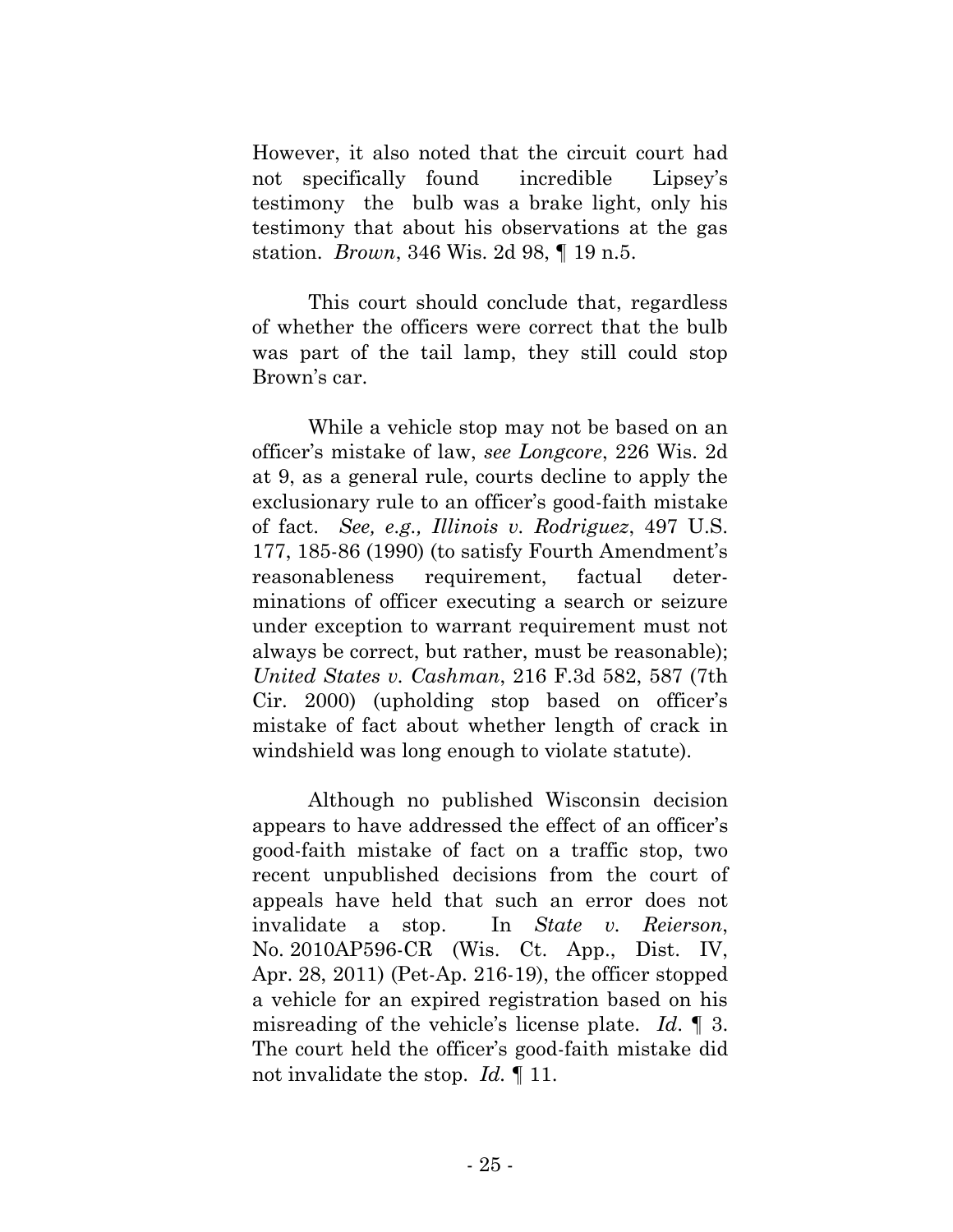Similarly, in *County of Sheboygan v. Bubolz*, Nos. 2010AP2995, 2010AP2996, 2009AP2997 (Wis. Ct. App., Dist. II, Apr. 6, 2011) (Pet-Ap. 220- 23), an officer saw a vehicle drive though an area marked with "Road Closed—Local Traffic Only," signs and stopped the driver for failing to obey an official traffic sign. *Id*. ¶ 2. The driver claimed the sign was not official. *Id*. ¶¶ 5, 10. The court of appeals held that even if this was the case, the officer could reasonably believe the sign was official, and had reasonable suspicion to stop the car. *Id*. ¶ 13. This court should follow *Reierson and Bubolz*, and conclude that, an officer may still have probable cause or reasonable suspicion to stop a vehicle even if the officer makes a goodfaith mistake about a relevant fact.<sup>5</sup>

Here, Wawrzonek and Feely could reasonably believe the light was part of the tail lamp. Feely testified he was not familiar with Brown's car before the stop (38:26-27; Pet-Ap. 143- 44). He said he saw that the middle, driver's side red light was out (38:26; Pet-Ap. 143). Wawrzonek testified one of the three panels on the driver's side was out (38:5; Pet-Ap. 122). They both testified that the stop was for a defective tail lamp (38:5, 26; Pet-Ap. 122, 143). At the time of the stop, Brown's car was more than thirty years' old. In light of the officers' unfamiliarity with the car and its age, it would be reasonable for them to

<sup>5</sup> Both *Reierson* and *Bubolz* are unpublished decisions issued by a single judge after July 1, 2009, and may be cited for their persuasive authority. Wis. Stat. § 809.23(3)(b). The State has included copies of the decisions in its appendix. Wis. Stat. § 809.23(3)(c).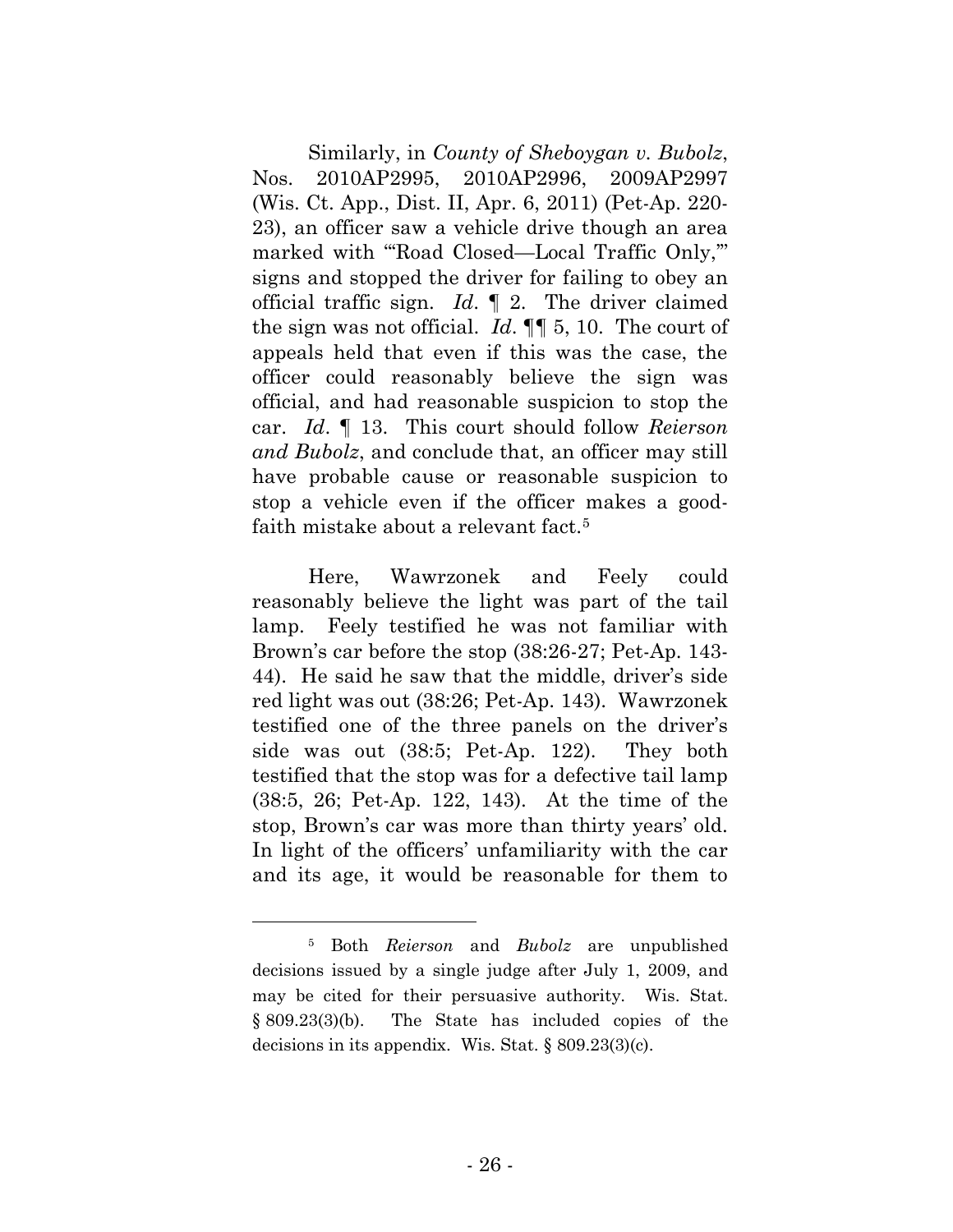suspect that all three of the lights constituted the tail lamp. Because Wis. Stat. § 347.13(1) requires that all bulbs in a tail lamp be lit for it to be in good working order, the officers reasonably suspected Brown's car was in violation of this statute and could properly stop it.<sup>6</sup>

Additionally, both Wawrzonek and Lipsey testified that the car was parking when the officers stopped it (38:11; 39:10). It would be likely that a functioning brake light would have come on while this was happening, although there was no testimony at the suppression hearing on the matter.

<sup>6</sup> Although not relevant to whether Wawrzonek and Feely reasonably thought the unlit bulb was part of the tail lamp, Lipsey's testimony at the suppression hearing did not clearly establish that the bulb was part of the brake light. Lipsey testified that he saw all of the driver's side lights operational at the gas station (39:9). He said this while viewing Exhibit 4, which shows the three leftmost bulbs on the driver's side lit, including the one Lipsey claimed was the brake light (39:9; 45, Ex. 4). Thus, for Lipsey's testimony to establish that the unlit bulb was a brake light, not only would the car have had to been running while he put gas in it, but someone would have had to have been pressing the brake pedal while he did so (39:19). Additionally, there was no testimony that someone was pressing the brake pedal when Exhibit 4 was created the week before the hearing (39:8).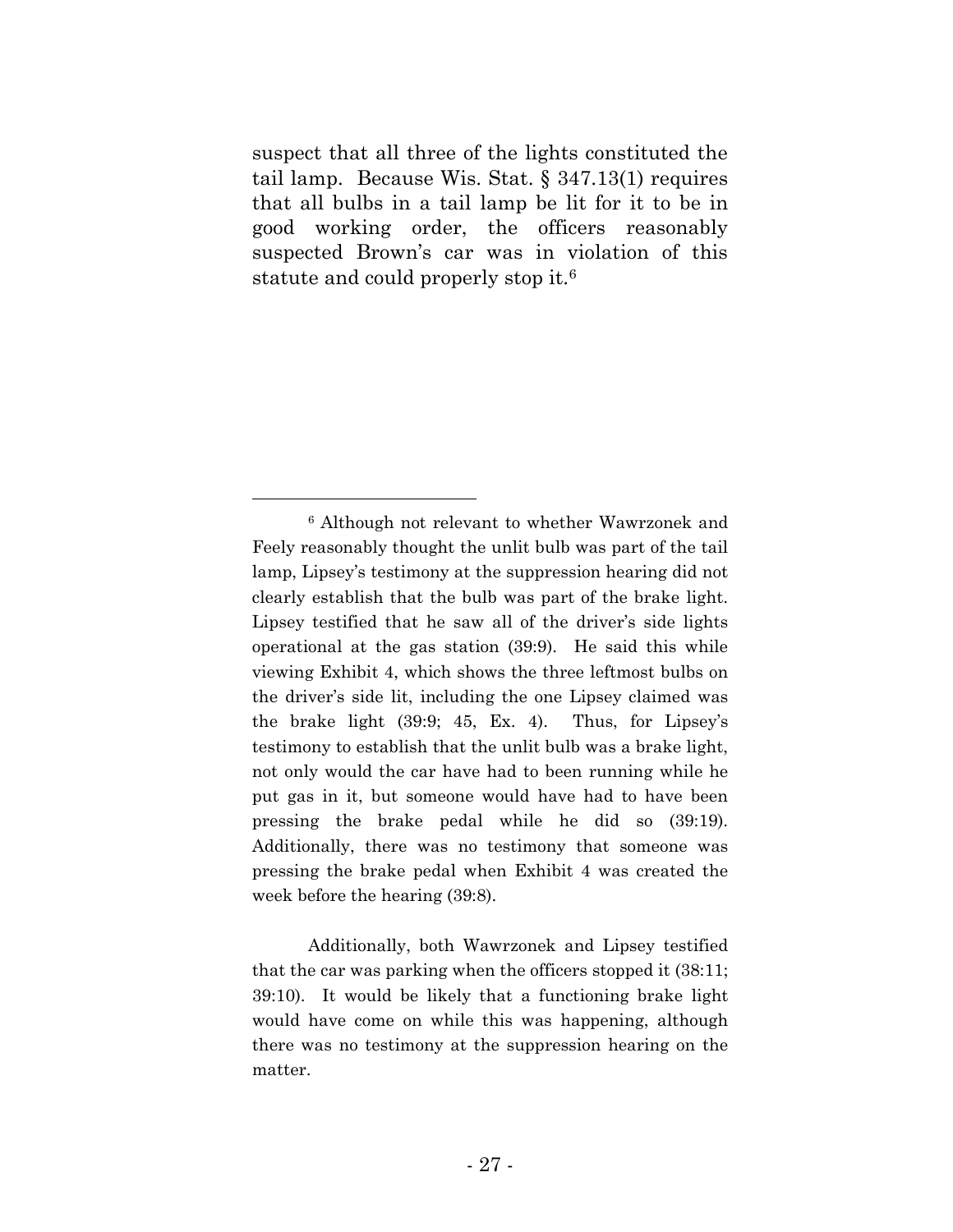# **II. THE OFFICERS HAD REASONABLE SUSPICION TO SEARCH BROWN'S CAR FOR A WEAPON.**

A. *Gant* does not apply to this case.

As noted, this court asked the parties to brief whether *Gant* applies to this case and, if so, how. *Gant* does not apply to this case because the search of Brown's car was not incident to an arrest. *See State v. Smiter*, 2011 WI App 15, ¶ 16 n.4, 331 Wis. 2d 431, 793 N.W.2d 920. Instead, the search was a protective search for weapons pursuant to *Long*, 463 U.S. 1032, and one that was justified under the circumstances. *See State v. Williams*, 2010 WI App 39, ¶¶ 22-25, 323 Wis. 2d 460, 781 N.W.2d 495 (*Gant* does not govern protective searches of vehicles for weapons; *Long* is still good law after *Gant*); *State v. Bailey*, 2009 WI App 140, ¶¶ 44-45, 321 Wis. 2d 350, 773 N.W.2d 488 (same).

# B. Applicable law and standard of review.

During a traffic stop, an officer may conduct a protective search of the passenger compartment of the vehicle if the officer reasonably suspects the person is dangerous and may gain immediate access to a dangerous weapon. *Long*, 463 U.S. 1049-50. Reasonable suspicion requires that the officer be "'able to point to specific and articulable facts which, taken together with rational inferences from those facts, reasonably warrant that intrusion.'" *State v. Johnson* 2007 WI 32,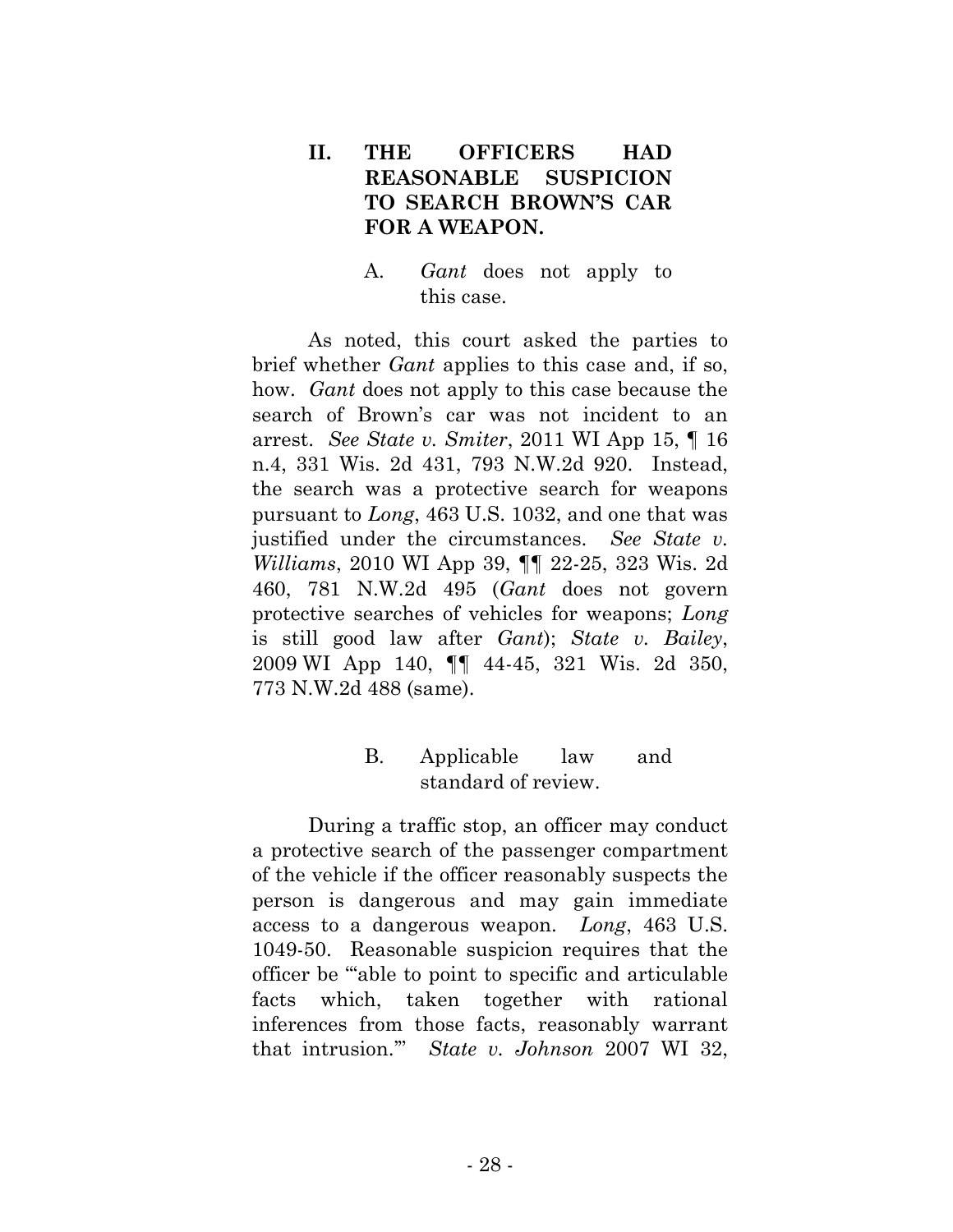¶ 21, 299 Wis. 2d 675, 729 N.W.2d 182 (quoting *Terry*, 392 U.S. at 21).

> The test is an objective one: "[W]hether a reasonably prudent [officer] in the circumstances would be warranted in the belief that his [or her] safety or that of others was in danger" because the person may be armed with a weapon and dangerous. "[I]n determining whether the officer acted reasonably in such circumstances, due weight must be given, not to [the officer's] inchoate and unparticularized suspicion or 'hunch,' but to the specific reasonable inferences which he [or she] is entitled to draw from the facts in light of his [or her] experience."

*Johnson*, 299 Wis .2d 675, ¶ 21 (citation omitted).

Courts resolve the propriety of protective searches on a case-by-case basis, examining the totality of the circumstances. *Id*. ¶ 22. The reasonable suspicion requirement seeks to balance the safety of law enforcement officers with the right of persons to be free from unreasonable government intrusions. *Id*. (citation omitted).

Whether a protective search is valid is a matter of constitutional fact. *Bailey*, 321 Wis. 2d 350, ¶ 26. This court will uphold the trial court's factual findings unless they are clearly erroneous, but independently reviews whether those facts satisfy the constitutional standard. *Id*.

# C. Discussion.

The officers had reasonable suspicion to allow Feely to search Brown's car for a weapon. Both officers described the area of the stop as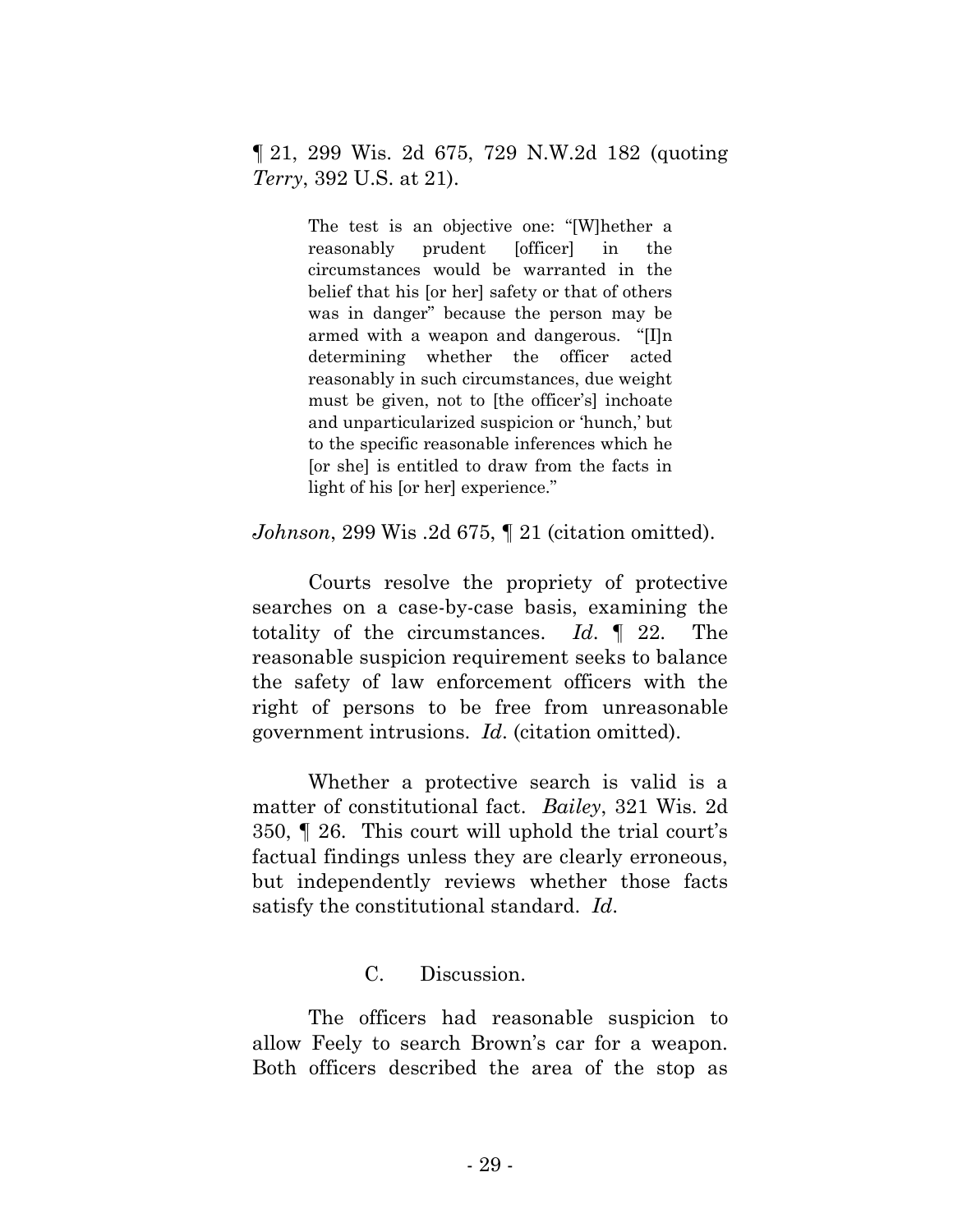known for violent crime (38:6-7, 31-32; Pet-Ap. 123-24, 148-49). As the officers approached the car, they observed Brown bending forward and to the right side of the floorboard (38:8, 28; Pet-Ap. 125, 145). Feely yelled for the occupants to show their hands, but Brown did not comply, and Wawrzonek said he continued to lean forward (38:8, 29; Pet-Ap. 125, 146). Feely was able to see in the car, and saw Brown kicking a small wooden object under the front seat (38:29-30; Pet-Ap. 146- 47). Brown eventually raised his hands, but kept his foot under the seat so the object was not visible (38:30; Pet-Ap. 147). The officers removed Brown from the car, placed him in handcuffs, and detained him for not complying with the order to show his hands (38:14; Pet-Ap. 131). Feely looked where Brown had kicked the object and found a gun (38:31; Pet-Ap. 148). The circuit court found the officers credible (39:31; Pet-Ap. 187).

The totality of the circumstances justified Feely's protective search of the car. The stop took place at night in what the officers perceived as a high-crime area. The time of day and the area's high-crime status are relevant factors in justifying a protective search. *State v. Kyles*, 2004 WI 15, ¶ 62, 269 Wis. 2d 1, 675 N.W.2d 449; *State v. Morgan*, 197 Wis. 2d 200, 211, 539 N.W.2d 887 (1995). Brown engaged in repeated furtive movements by leaning forward, suggesting that he was attempting to hide something. Surreptitious movement by a person in a vehicle immediately after a traffic stop may be a substantial factor in establishing reasonable suspicion to believe the occupants have access to weapons. *Johnson*, 299 Wis. 2d 675, ¶ 37.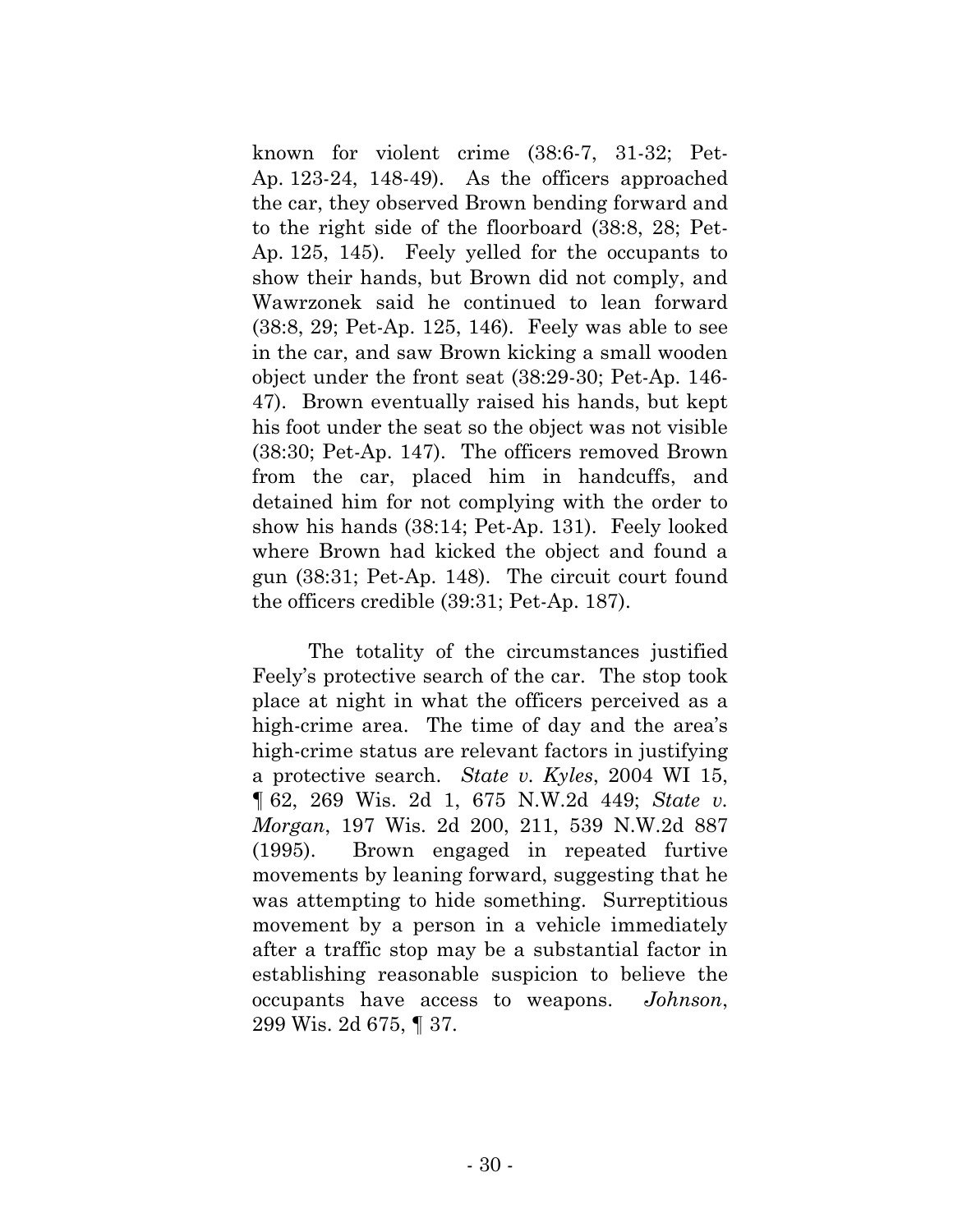Once the officers saw Johnson's movements, they ordered him to show his hands. He did not and continued to lean forward. A suspect's refusal to show his hands to police "is an important factor for a court to consider under the totality of the circumstances" in assessing the validity of a frisk. *Kyles*, 269 Wis. 2d 1, ¶ 50. When Feely got close enough to the car, he saw Brown kicking a wooden object under the front seat. Many guns have wooden handles, and it was reasonable for Feely to suspect that the object was a weapon based on this and Brown's attempts to conceal it. Brown continued to try to hide the object after he showed his hands, and this also contributed to the suspicion necessary to support the search.

Further, that Brown was only detained and not under arrest at the time of the search also gave the officers an "immediate safety interest in verifying that [Brown] did not have a gun or other weapon." *Williams*, 323 Wis. 2d 460, ¶ 23. "'In the no-arrest case, the possibility of access to weapons in the vehicle always exists, since the driver or passenger will be allowed to return to the vehicle'" when the encounter is over. *Id*. (quoting *Gant*, 556 U.S. at 352 (Scalia, J., concurring)). Because the car was stopped for a traffic offense, Brown likely would have been returned to the car, and the officers could make sure he would not have access to a gun when he did so. *See also Long*, 463 U.S. at 1050-52 (search may take place even though suspect detained outside of car; officer remains at risk because full custodial arrest has not yet occurred).

Finally, Feely's search was limited to the area he saw Brown kick the gun. This too shows the search was reasonable. *See Long*, 463 U.S. at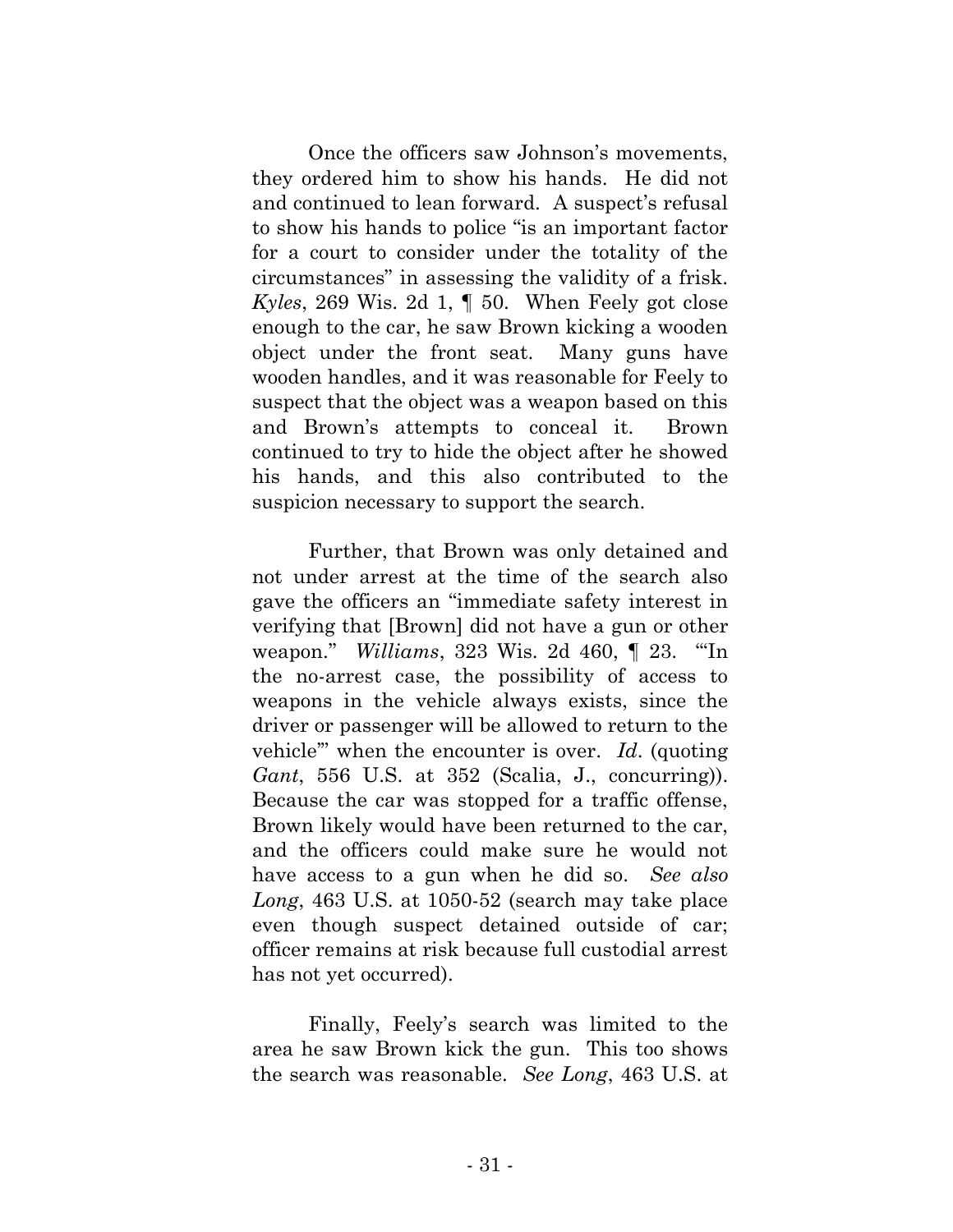1049 (weapon search must be limited to areas in which weapon may be placed or hidden). The protective search of Brown's car for weapons was supported by reasonable suspicion.

### **CONCLUSION**

Upon the foregoing, the State respectfully requests that this court reverse the decision of the court of appeals.

Dated this 14th day of November, 2013.

Respectfully submitted,

J.B. VAN HOLLEN Attorney General

AARON R. O'NEIL Assistant Attorney General State Bar #1041818

Attorneys for Plaintiff-Respondent-Petitioner

Wisconsin Department of Justice Post Office Box 7857 Madison, Wisconsin 53707-7857 (608) 266-1740 (608) 266-9594 (Fax) oneilar@doj.state.wi.us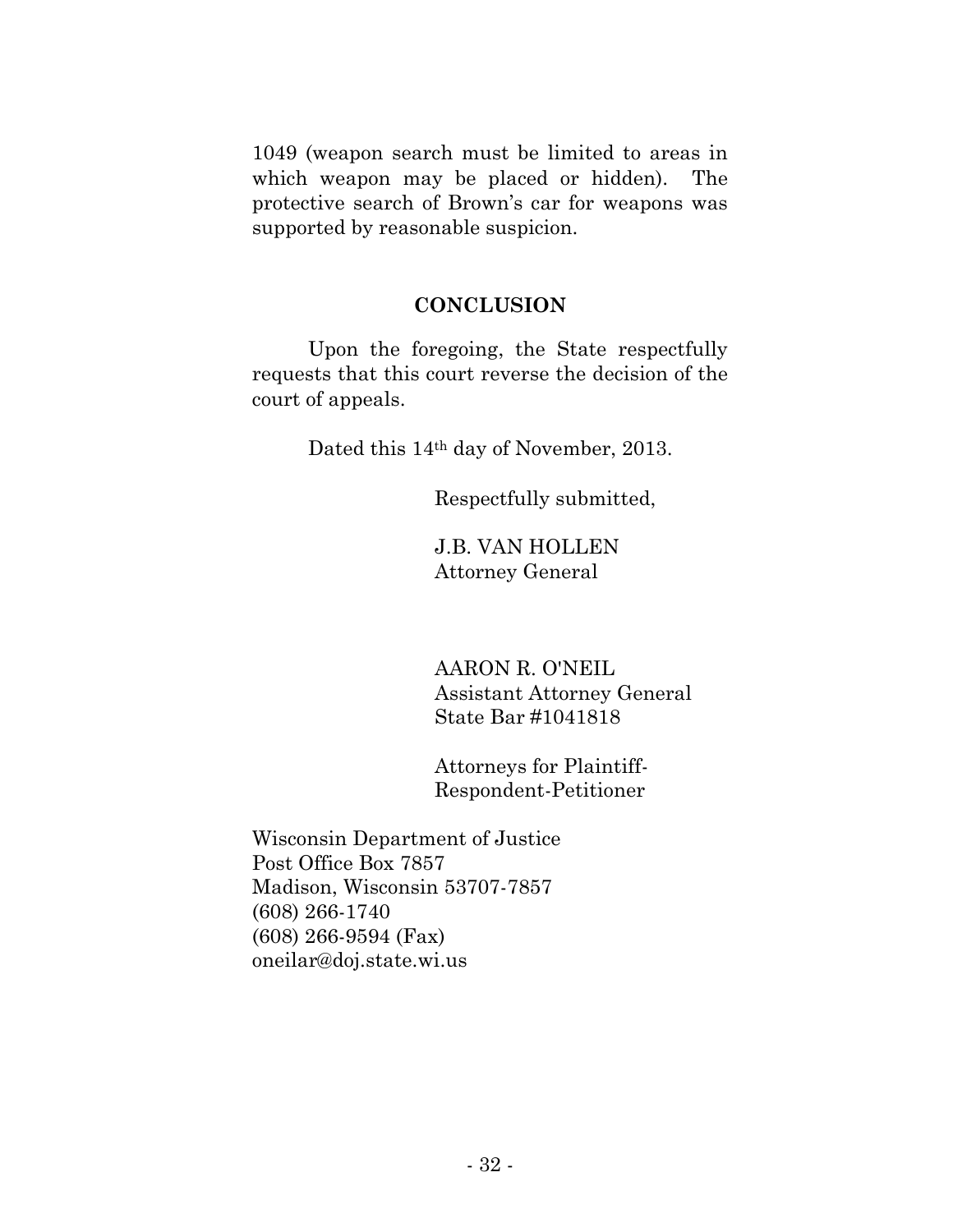## **CERTIFICATION**

I hereby certify that this brief conforms to the rules contained in Wis. Stat. § 809.19(8)(b) and (c) for a brief produced with a proportional serif font. The length of this brief is 8,029 words.

Dated this 14th day of November, 2013.

AARON R. O'NEIL Assistant Attorney General

\_\_\_\_\_\_\_\_\_\_\_\_\_\_\_\_\_\_\_\_\_\_\_\_\_\_\_